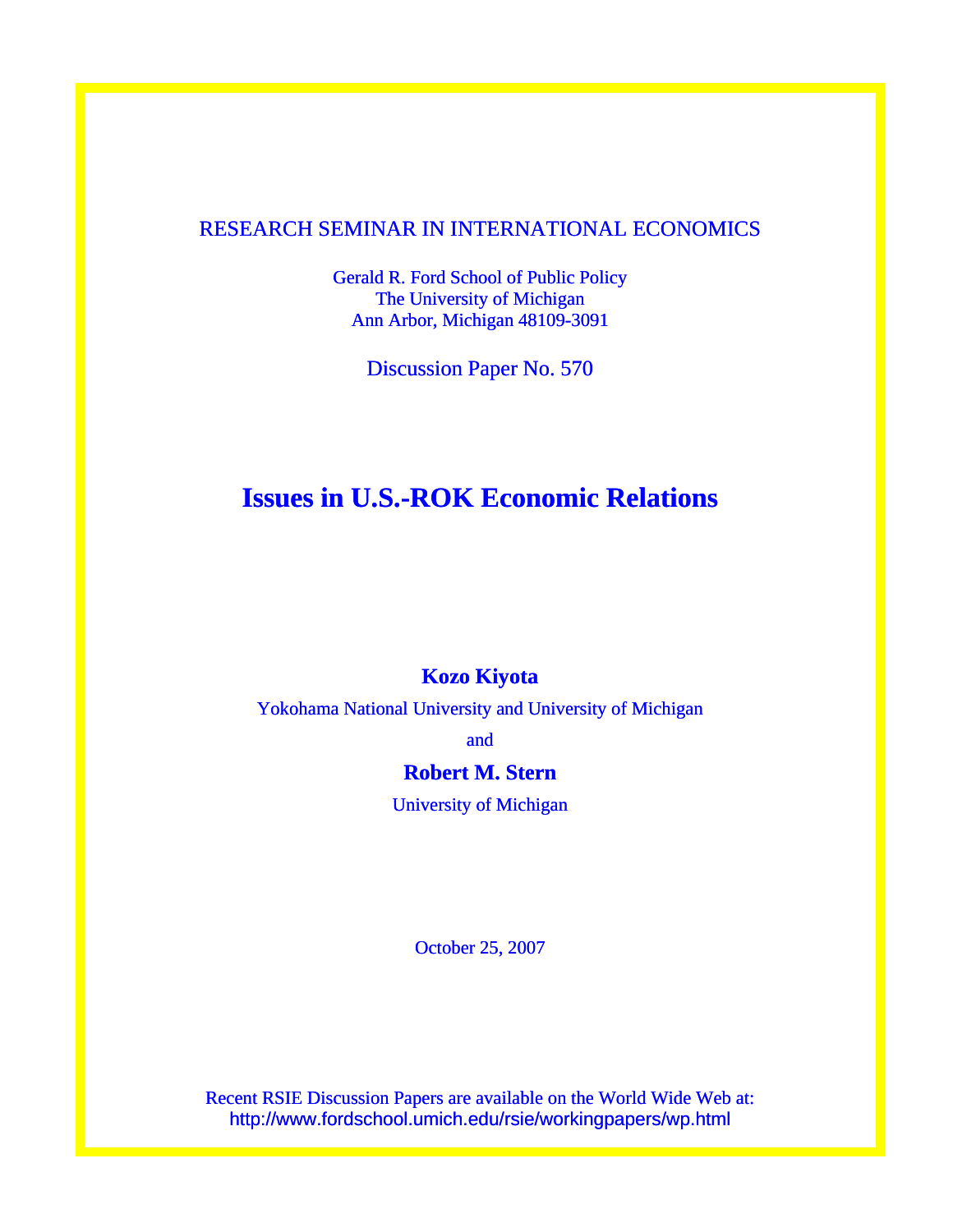#### **Issues in U.S.-ROK Economic Relations**

### **Kozo Kiyota, Yokohama National University and University of Michigan\* Robert M. Stern, University of Michigan**

#### **Abstract**

This paper builds on the analysis of Kiyota and Stern (2007) of the economic effects of a Korea-U.S. free trade agreement (KORUSFTA). We review the objectives and main features of the KORUSFTA as perceived prior to the negotiation of the agreement and then outline the main features of the actual KORUSFTA that was concluded at the end of June 2007 and is now awaiting legislative approval by the authorities in both nations. We summarize the results of a modeling study by the USITC (2007) that is based on the changes in bilateral tariffs and tariff rate quotas (TRQs) that were actually negotiated in the KORUSFTA. We also present for comparative purposes our earlier results from Kiyota and Stern (2007) that used the pre-negotiations data and some specially constructed estimates of services barriers. Finally, we presents some calculations of the effects of alternative negotiating options that may be considered especially if it turns out that the KORUSFTA is not approved by either or both Korea and the United States.

Original version presented at The Annual Symposium of the Korea Institute for International Economic Policy (KIEP) and the Korea Economic Institute (KEI) in cooperation with the Korean Studies Institute (KSI), University of Southern California, "Towards Sustainable Economic & Security Relations in East Asia: U.S. & ROK Policy Options," September 26-28, 2007, University of Southern California, Davidson Conference Center, Los Angeles, California.

October 25, 2007

Address correspondence to:

Robert M. Stern Gerald R. Ford School of Public Policy University of Michigan Weill Hall, 3235 South State Street Ann Arbor, MI 48109-3091

Tel. 734-764-2373 Fax 734-763-9181 E-mail [rmstern@umich.edu](mailto:rmstern@umich.edu)

\*We wish to thank Jeffrey Nugent for his helpful comments on the earlier version of our paper and other Symposium participants for their comments. Kozo Kiyota gratefully acknowledges financial support from the Japan Society for the Promotion of Science (JSPS) 2006 Postdoctoral Fellowships for Research Abroad.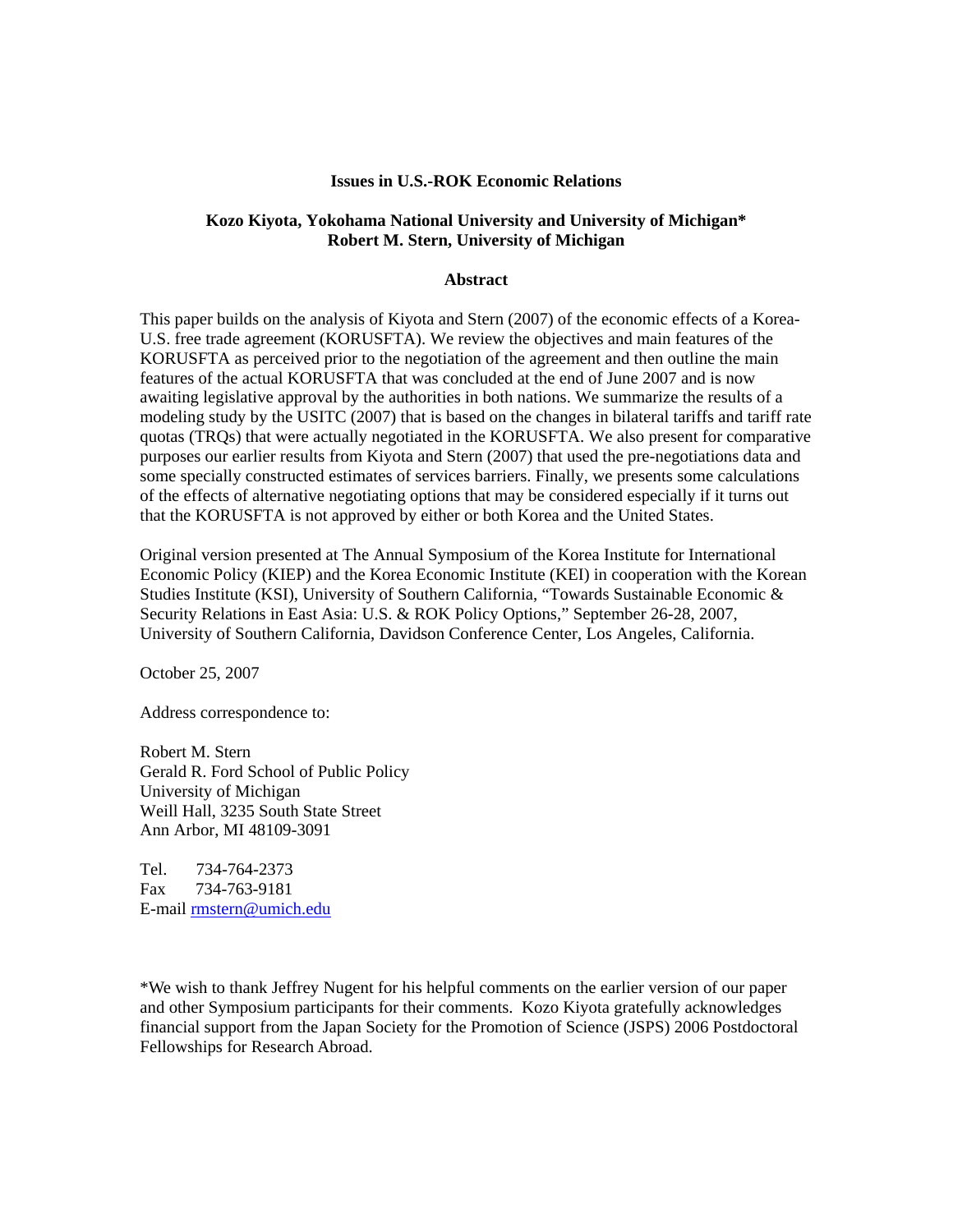#### **Issues in U.S.-ROK Economic Relations**

## **Kozo Kiyota, Yokohama National University and University of Michigan Robert M. Stern, University of Michigan**

#### **I. Introduction**

This paper builds on Kiyota and Stern (2007) in which we analyzed the economic effects of a Korea-U.S. free trade agreement (KORUSFTA). In Section II, we review the objectives and main features of the KORUSFTA as perceived prior to the negotiation of the agreement. In Section III, we then outline the main features of the actual KORUSFTA that was concluded at the end of June 2007 and is now awaiting legislative approval by the authorities in both nations. Section IV summarizes the results of a modeling study by the USITC (2007) that is based on the changes in bilateral tariffs and tariff rate quotas (TRQs) that were actually negotiated in the KORUSFTA. We also present for comparative purposes our earlier results from Kiyota and Stern (2007) that used the pre-negotiations data and some specially constructed estimates of services barriers. Section V presents some calculations of the effects of alternative negotiating options that may be considered especially if it turns out that the KORUSFTA is not approved by either or both Korea and the United States. Section VI concludes.

#### **II. Objectives and Main Features of a Korea-U.S. Free Trade Agreement**

#### **U.S. Objectives**

USTR Robert Portman notified the U.S. House and Senate on February 2, 2006 that the Administration intended to initiate free trade negotiations with the Republic of Korea. Some of the key points mentioned in the notification were as follows:

An FTA with Korea will help foster economic growth and create higher paying jobs in the United States and enable American companies to increase their exports of goods and services to Korea and promote bilateral investment.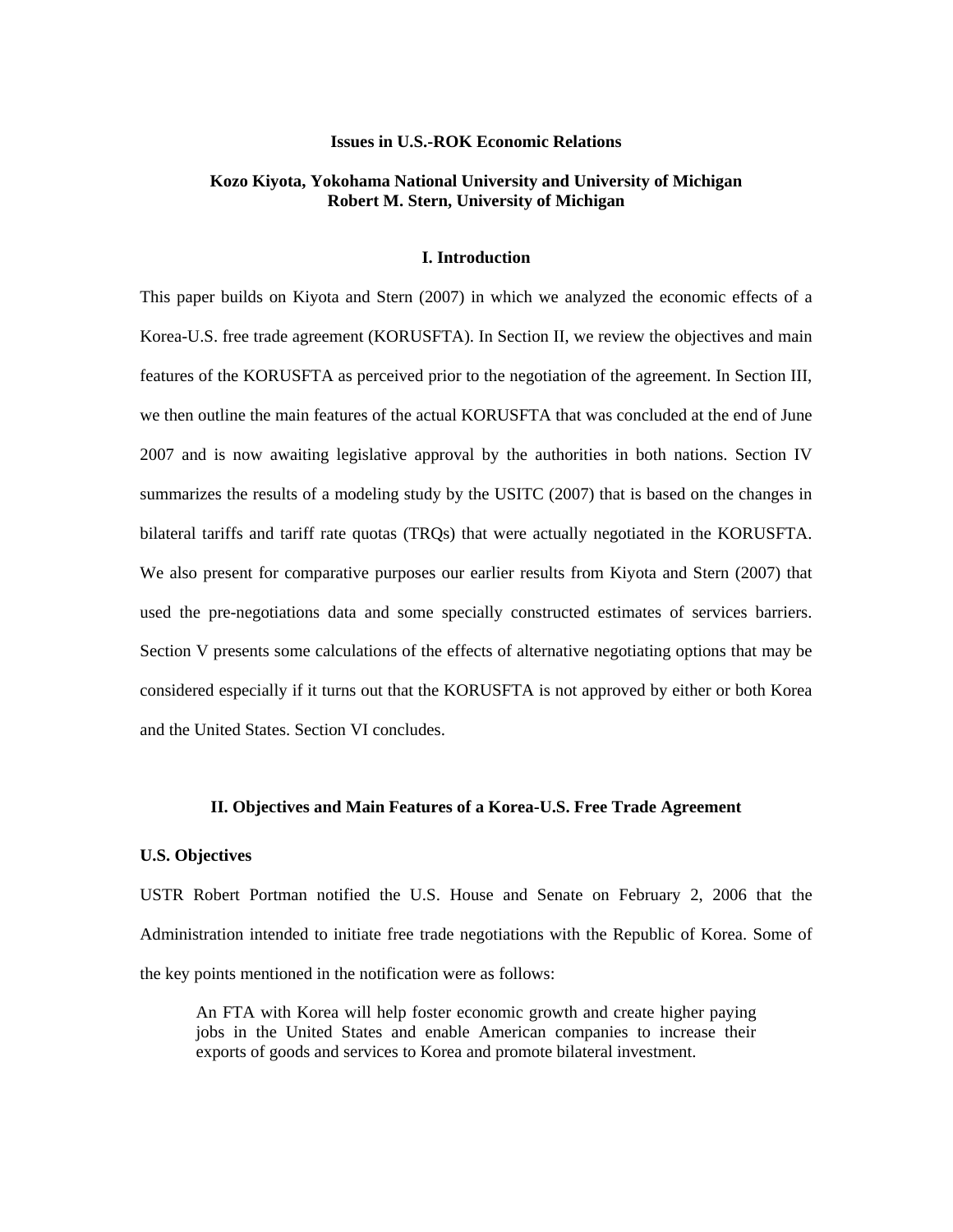An FTA will level the playing field for U.S. exports in Korea by providing U.S. products treatment comparable to that which Korea has offered its other FTA partners.

FTA negotiations will provide a unique opportunity to improve further the protection that Korea affords to intellectual property, including strengthened measures in Korea against the illegal online distribution and transmission of copyrighted works.

The FTA will provide for regulatory transparency in trade and investment matters, including a public comment period, the publication of general administrative actions, and other appropriate provisions.

An FTA will help strengthen Korea's cooperation with the United States in multilateral and regional trade fora.

An FTA will further enhance the strong United States-Korea regional partnership, which is a force for stability and development in Asia, cooperation on military and security matters, and the bolstering of strategic interests in the region.

In pursuing bilateral FTAs, the United States uses a common framework covering the

issues to be negotiated with the partners involved. This framework, which is patterned after the

North American Free Trade Agreement (NAFTA) negotiated in 1992-93, has been updated and

adapted for the new FTAs negotiated in recent years and currently in process. The issues to be

covered include:

- 1. Trade in Goods
- 2. Customs Matters, Rules of Origin, and Enforcement Cooperation
- 3. Sanitary and Phytosanitary (SPS) Measures
- 4. Technical Barriers to Trade (TBT)
- 5. Intellectual Property Rights
- 6. Trade in Services
- 7. Investment
- 8. Electronic Commerce
- 9. Government Procurement
- 10. Transparency/Anti-Corruption/Regulatory Reform
- 11. Competition
- 12. Trade Remedies
- 13. Environment
- 14. Labor
- 15. State-to-State Dispute Settlement

It is also of interest to cite the U.S. objectives in a KORUSFTA noted in Schott, Bradford,

and Moll (2006, pp. 2-3): For the United States, an FTA with Korea would be the largest bilateral

trade deal since NAFTA, yielding substantial export gains while also advancing important US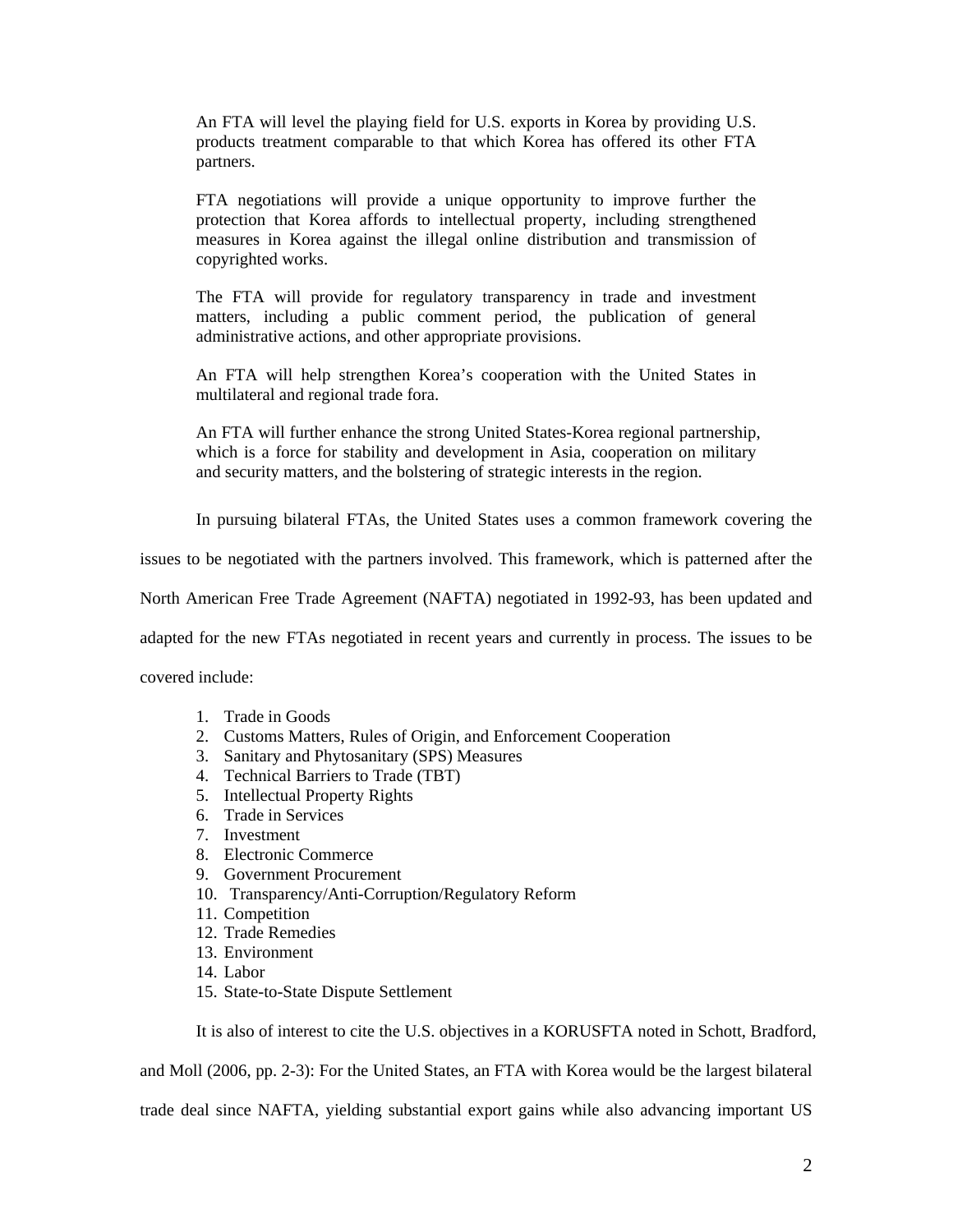foreign policy objectives in East Asia. While this was true when FTA talks were initially vetted years ago, a number of factors have changed:

(1). Korea agreed to include agriculture in the pact, including reinstatement of imports of certain types of US beef and to liberalize screen quotas by cutting in half the number of days on which movie theaters must show domestic films. From the US perspective, these actions removed important impediments to launching the FTA talks.

(2). U.S.–South Korean relations have been strained at times over U.S. military redeployment and differences over how to respond to North Korean provocations. An FTA might therefore reinforce the political commitment to work cooperatively to deal with the security challenges on the Korean peninsula.

(3). The U.S. share of Korean imports has been declining due in part to greater competition from China, Japan, and the European Union. While the U.S. still accounts for a substantial share of Korea's imports, a number of U.S. products and services may still face significant market-access barriers.

(4). The prospect of a KORUSFTA has apparently attracted support in Congress from members of both parties and may serve to help rebuild the pro-trade coalition that has become fractured in recent years. Such support will be essential in addressing the potential problems in the negotiations involving automobile and beef trade and the potential labor issues involved in the Kaesong Industrial Complex in North Korea.

It is evident from the foregoing that a KORUSFTA reflects a myriad of objectives from the U.S. perspective, with a focus on expanding the market access in Korea for U.S. goods and services and shaping the regulatory environment in Korea to conform to U.S. principles and institutions.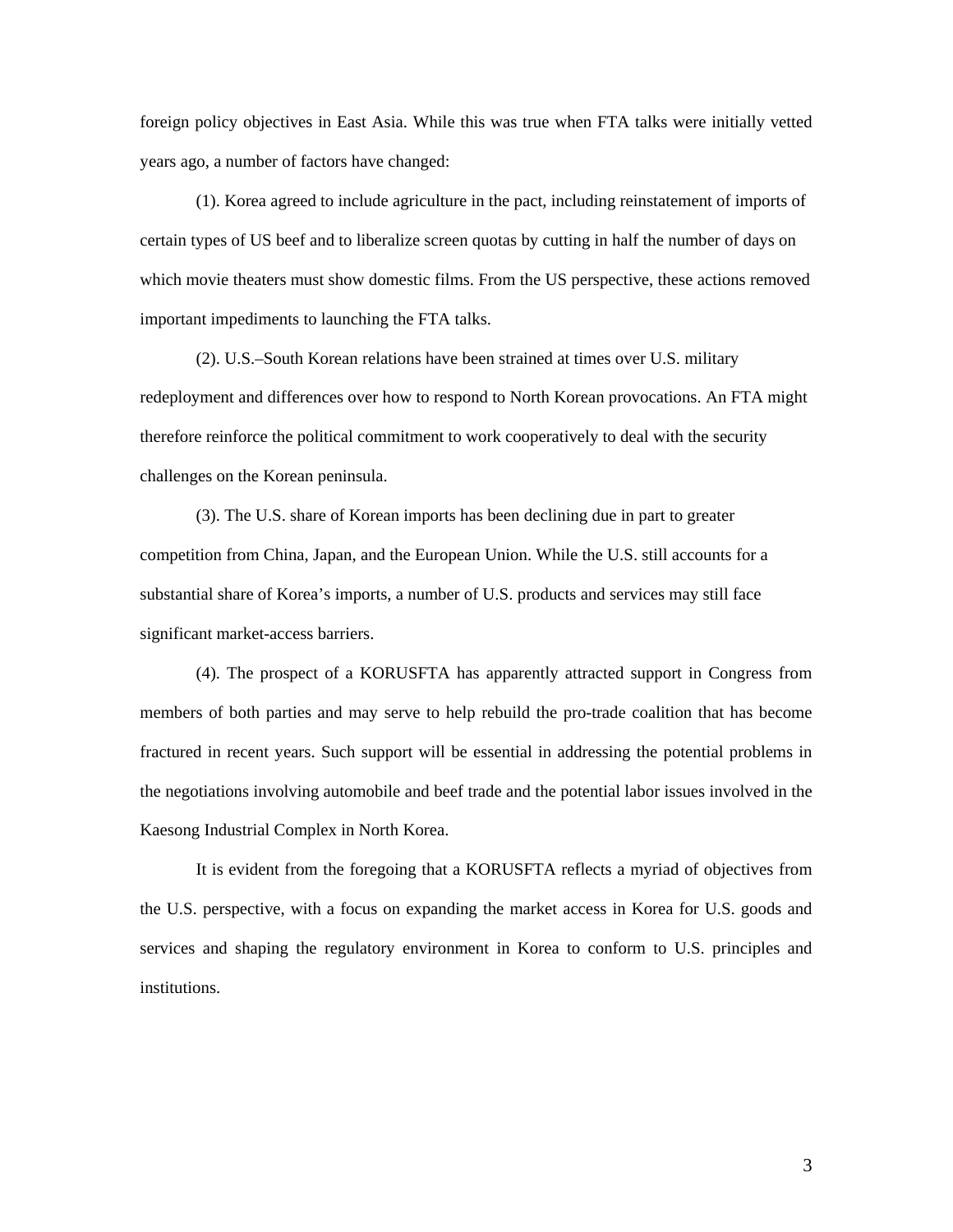#### **Korea's Objectives**

According to Seok-Young Choi, Minister for Economic Affairs in the Korean Embassy in

Washington (2006):

The Korea-US. FTA will be commercially significant in terms of trade and foreign direct investment and serve to further the longstanding regional and bilateral political and strategic interests of both countries.

While supportive of the multilateral approach to freer trade, Korea's position is being broadened to avoid the opportunity cost of exclusion from the general trends of FTAs, achieve a level playing field in its foreign markets, and enhance its international competitiveness.

In pursuing FTAs, Korea has followed a multi-track approach in terms of strategy and has sought comprehensive FTAs in terms of coverage and content and broad geographic coverage with trading partners.

It is expected that a Korea-U.S. FTA would contribute significantly to bilateral trade, increase economic welfare and employment, provide more secure market access, lock in a variety of domestic reforms, and generate greater efficiency, productivity, and economic growth. Other countries may in turn be motivated to pursue preferential trading arrangements with Korea and the U.S.

Since there will be winners and losers from the integration process, Korea will seek longer implementation periods for vulnerable sectors particularly in agriculture and services and develop domestic programs for adjustment assistance.

Time is of the essence in completing and signing the FTA before the mid-2007 expiration of the U.S. Trade Promotion Authority. The overall package of the FTA must be balanced in order to receive the necessary domestic approval in both countries. A high level of political will is therefore needed throughout the negotiation and ratification process.

Schott, Bradford, and Moll (2001, p. 2) also provide their views on Korea's FTA objectives. As they note, Korean interest has been derived mainly from concerns about trade diversion generated by regional agreements among North American countries and from the desire for special treatment under trade remedy statutes and dispute settlement systems comparable to that accorded to the NAFTA signatories. But more broadly, the FTA is seen as critical to Korea's future for two related reasons: first, the Korean economy will have to undergo a substantial transformation to address the competitive challenges of China and India and to counter the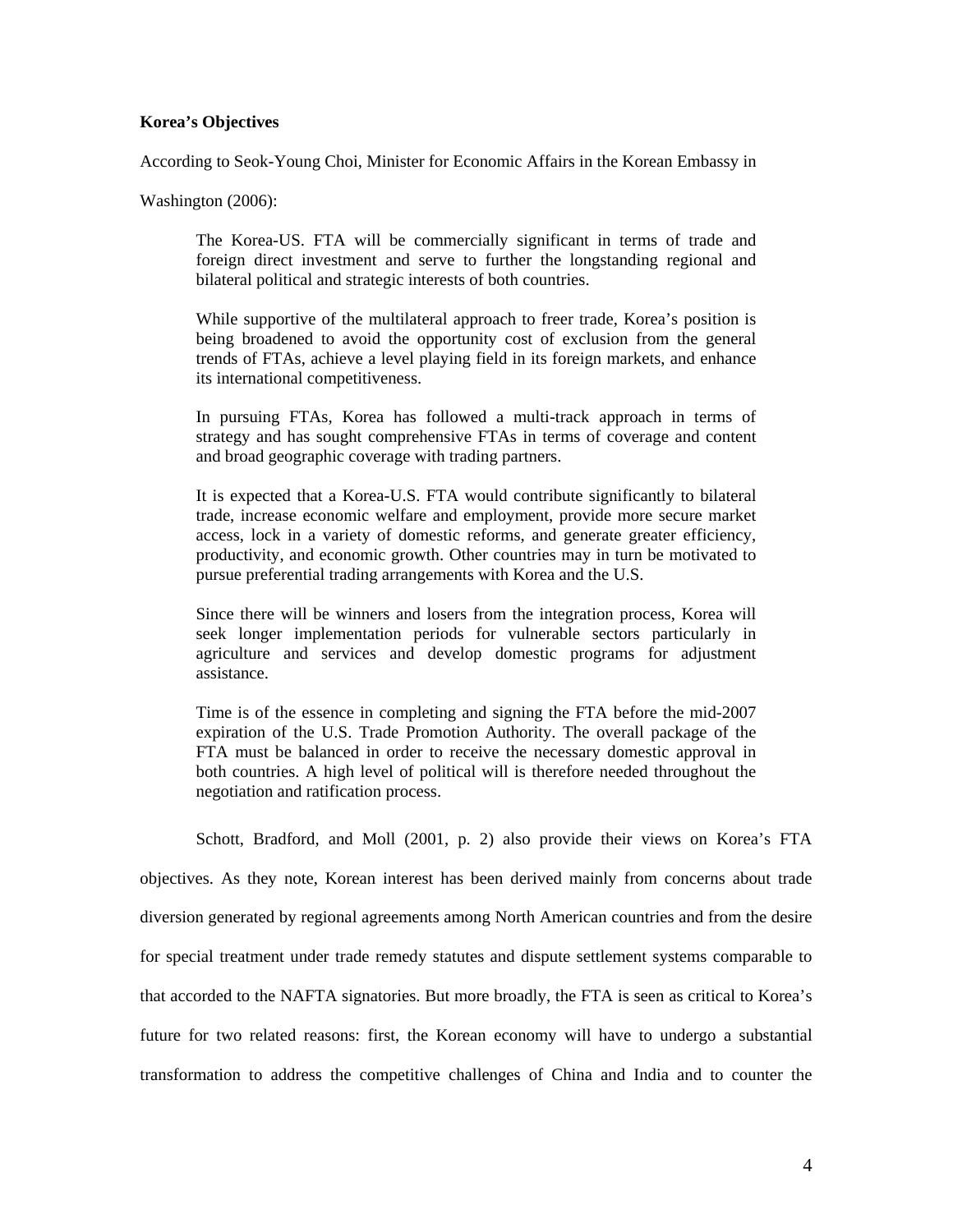adverse demographic trends facing Korean society over the next generation; and second, Korean officials recognize that they face a large challenge in achieving their goal of becoming the economic and financial "hub" of Northeast Asia. An FTA with the United States is viewed accordingly as buttressing domestic reform and securing better access to the US market than their East Asian competitors. On the political front, Korean officials hope that there will be positive spillover effects from an FTA on the broader bilateral relationship. In part, they hope that the FTA will produce a better climate for pursuing North-South trade and stimulating investment and development on the Korean peninsula, including the Kaesong Industrial Complex.

 Korea's objectives in seeking an FTA thus reflect a variety of considerations, including a desire to avoid being left out from the general trend of FTAs, to secure access to foreign markets and achieve the static and dynamic benefits of trade liberalization, to enhance their global competitiveness, and to strengthen their political and strategic alliances with the United States.

#### **III. Major Provisions of the KORUSFTA Negotiations**

As mentioned above, the KORUSFTA was concluded on June 30, 2007, prior to the expiration of the President's authority to negotiate trade agreements as specified in U.S. legislation. The agreement is currently awaiting legislative deliberation in both nations. Korea is likely to begin the ratification process in December 2007 following the forthcoming national election. The U.S. Congress approval process will probably be sometime in 2008. The major provisions of the FTA have been summarized in a number of Fact Sheets prepared by the Office of the USTR:

"The United States concluded historic free trade agreement negotiations with Korea on April 1, 2007. The KORUS FTA will be the United States' most commercially significant FTA in 15 years. This comprehensive trade agreement will eliminate tariffs and non-tariff barriers to trade in goods and services promote economic growth, and enhance trade between the United States and Korea.

Korea is a trillion dollar economy and is the United States' 7th largest trading partner. In 2006, U.S. goods exports to Korea were \$32.5 billion, an increase of 16.9 percent from the previous year. In 2005, U.S. foreign direct investment in Korea totaled roughly \$18.8 billion and was concentrated largely in the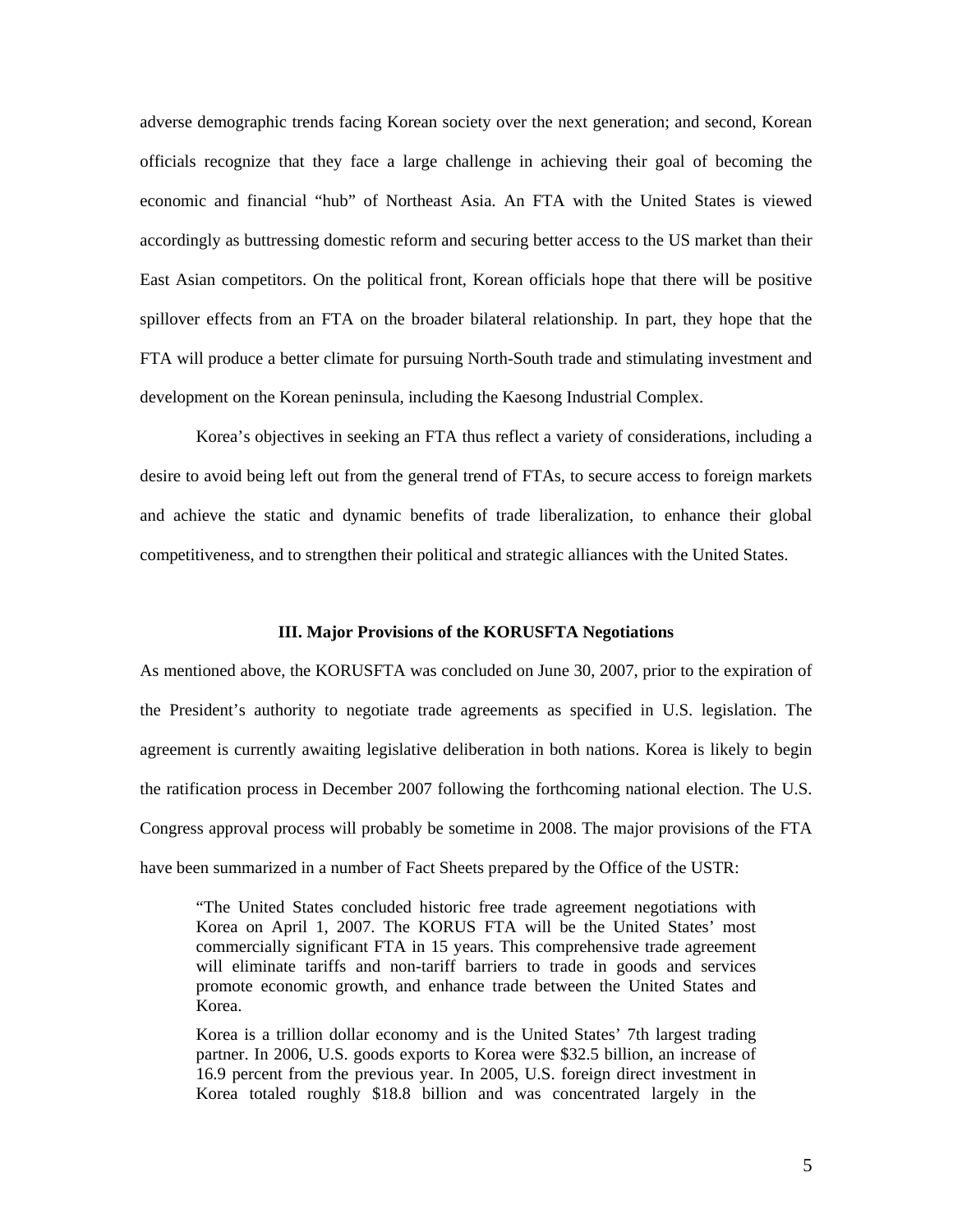manufacturing, banking, and wholesale trade sectors. Korea currently enjoys broad access to the U.S. market, and the United States is Korea's third largest market, importing 17 percent of Korea's worldwide exported goods.

**New Market Access for U.S. Consumer and Industrial Products –** Under the agreement, nearly 95 percent of bilateral trade in consumer and industrial products becomes duty-free within three years of entry into force of the agreement, including many key U.S. exports such as industrial and consumer electronic machinery and parts, auto parts, power generation equipment, the majority of chemicals, medical and scientific equipment, motorcycles, and certain wood product. Most remaining tariffs will be eliminated within 10 years. Korea has also agreed to allow trade in remanufactured goods under the agreement. This will provide significant export and investment opportunities for U.S. firms involved in remanufactured products such as medical equipment, machinery, and auto parts.

**Expanded Markets for U.S. Farmers and Ranchers –** More than half (or \$1.6 billion) of current U.S. farm exports to Korea will become duty-free immediately, including wheat, corn for feed, soybeans for crushing, hides and skins, and cotton, plus a broad range of high value agricultural products such as almonds, pistachios, bourbon whiskey, wine, raisins, grape juice, orange juice, fresh cherries, frozen french fries, frozen orange juice concentrate, and pet food.

U.S. farm products benefiting from expanded market opportunities with two-year tariff phase-outs include avocados, lemons, dried prunes, and sunflower seeds. In addition, U.S. farm products benefiting from expanded market opportunities with five-year tariff phase-outs include food preparations, chocolate and chocolate confectionary, sweet corn, sauces and preparations, other fodder and forage (alfalfa), breads and pastry, grapefruit, and dried mushrooms.

**Increased Access for U.S. Autos –** The U.S.-Korea FTA contains an unprecedented package of provisions designed to ensure that U.S. automobiles can compete in Korea on a level playing field. Part of that package is an immediate elimination of Korean tariffs on most U.S. priority passenger vehicles and trucks. Korea has also agreed to overhaul its system for taxing cars based on "engine displacement", including the Special Consumption Tax, the Annual Vehicle Tax, and the Subway/Regional Development Bond. In addition, under the FTA, Korea has committed to address specific auto non-tariff barriers, including current standards, to ensure they do not impede the market access of U.S. autos, and to create an Autos Working Group to serve as an early warning system to address regulatory issues that may develop in the future. Finally, the agreement contains an innovative expedited dispute settlement process for autorelated measures that violate the FTA, with a full snapback of MFN car tariffs in the case of a violation.

**Textiles and Apparel: Promoting Cooperation and Benefits –** Apparel products made in South Korea will qualify for preferential treatment under the agreement if they use U.S. or Korean fabric and yarn, thereby supporting U.S. fabric and yarn exports and jobs. Customs cooperation commitments between the U.S. and South Korea will allow for verification of claims of origin or preferential treatment, and denial of preferential treatment or entry if claims cannot be verified. A special textile safeguard will provide for temporary tariff relief, if imports under the agreement prove to be damaging to domestic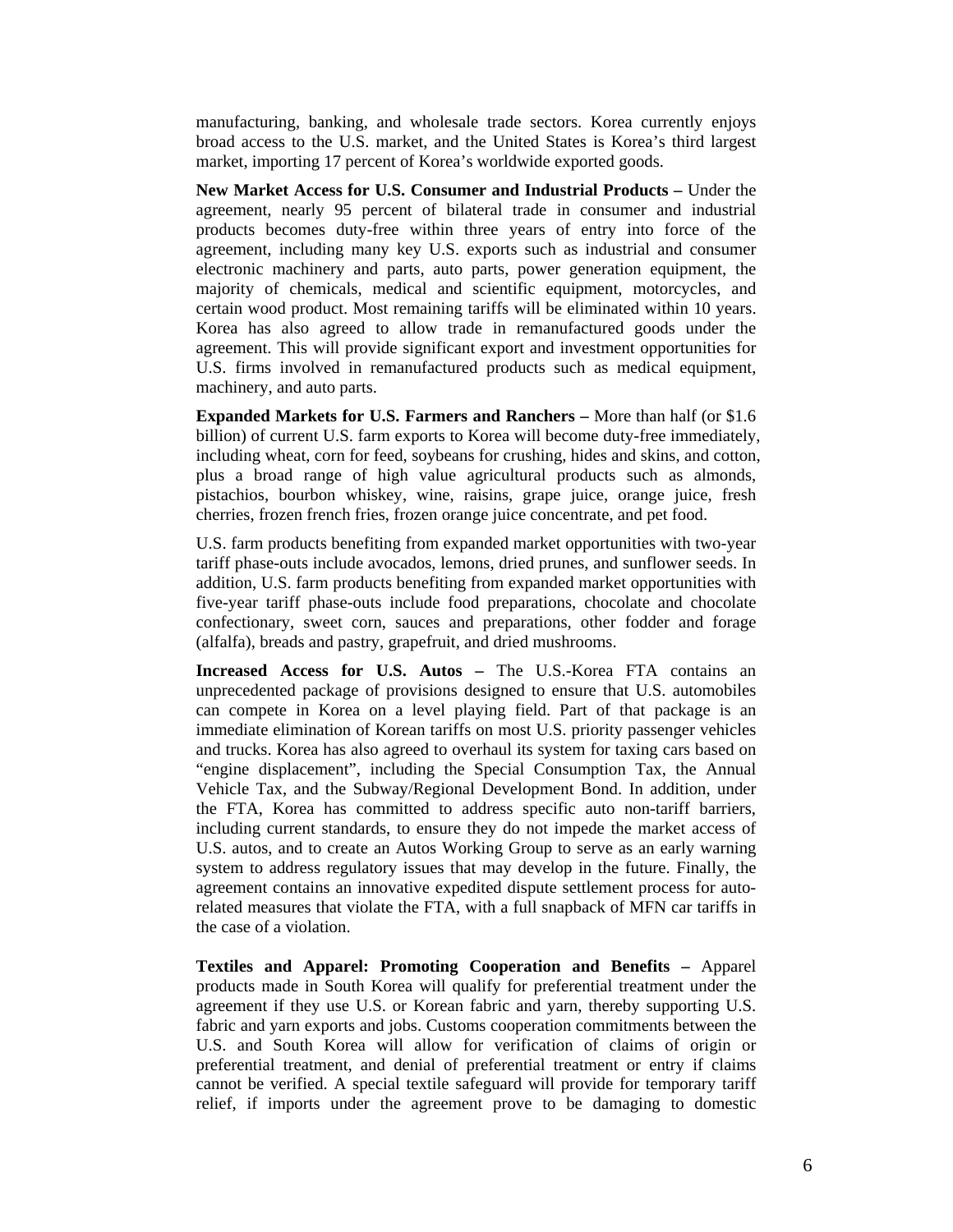producers.

**Promoting the Competitive Process – Korea will take measures to ensure that** anticompetitive practices by private parties and activities by government established monopolies or state enterprises do not undermine the benefits of the FTA, while ensuring strengthened due process protections for subjects of competition law enforcement actions, such as providing an opportunity to present evidence and to be heard, to review and rebut information, and to cross examine any persons who testify in administrative hearings of antitrust agencies. In addition, under the agreement, antitrust agencies must have the authority to enter into settlement agreements with respondents in administrative and civil enforcement actions.

**Strong Protections for U.S. Investors –** The agreement establishes a stable legal framework for U.S. investors operating in Korea. All forms of investment are protected under the agreement. U.S. investors will enjoy in almost all circumstances the right to establish, acquire, and operate investments in Korea on an equal footing with local investors. Investor protections will be backed by a transparent, binding international arbitration mechanism. The investment protections in this FTA are as strong as in any U.S. FTA to date.

**Open Services Markets –** Korea vastly improved upon its WTO commitments in services, providing meaningful market access commitments that extend across virtually all major service sectors. Significant progress was made in the area of express delivery services, where Korea provided greater and more secure access to international delivery services and charted a course for future reform on domestic services. Korea also made great strides on legal services, opening up for the first time to foreign legal consulting services.

Other areas where Korea offered improved access include the following sectors: research and development, legal, accounting, maintenance and repair of equipment, education, health, environmental, telecommunications, audio-visual, and services incidental to mining.

For financial services, Korea will accord substantial market access and adopt a negative list approach to financial services regulation, as well as regulatory reform in important areas such as transparency and regional integration of data processing. In addition, the FTA contains commitments by Korea to begin the process to ensure that the same rules and regulations apply equally to cooperatives selling insurance and Korea Post and private insurers.

**A More Open Broadcast Market for U.S. Audio-Visual Products –** Korea agreed to make significant improvements concerning treatment of broadcasting and audiovisual services, including by allowing within three years 100% foreign ownership of program providers by U.S. firms, reducing quotas on animation and film, increasing allowable content from a single country, and locking in current content quotas in other areas.

**An Open and Competitive Telecommunications Market –** Korea committed to permit U.S. controlled companies to own 100 percent of Korean phone companies, up from a current cap of 49 percent, within two years. The agreement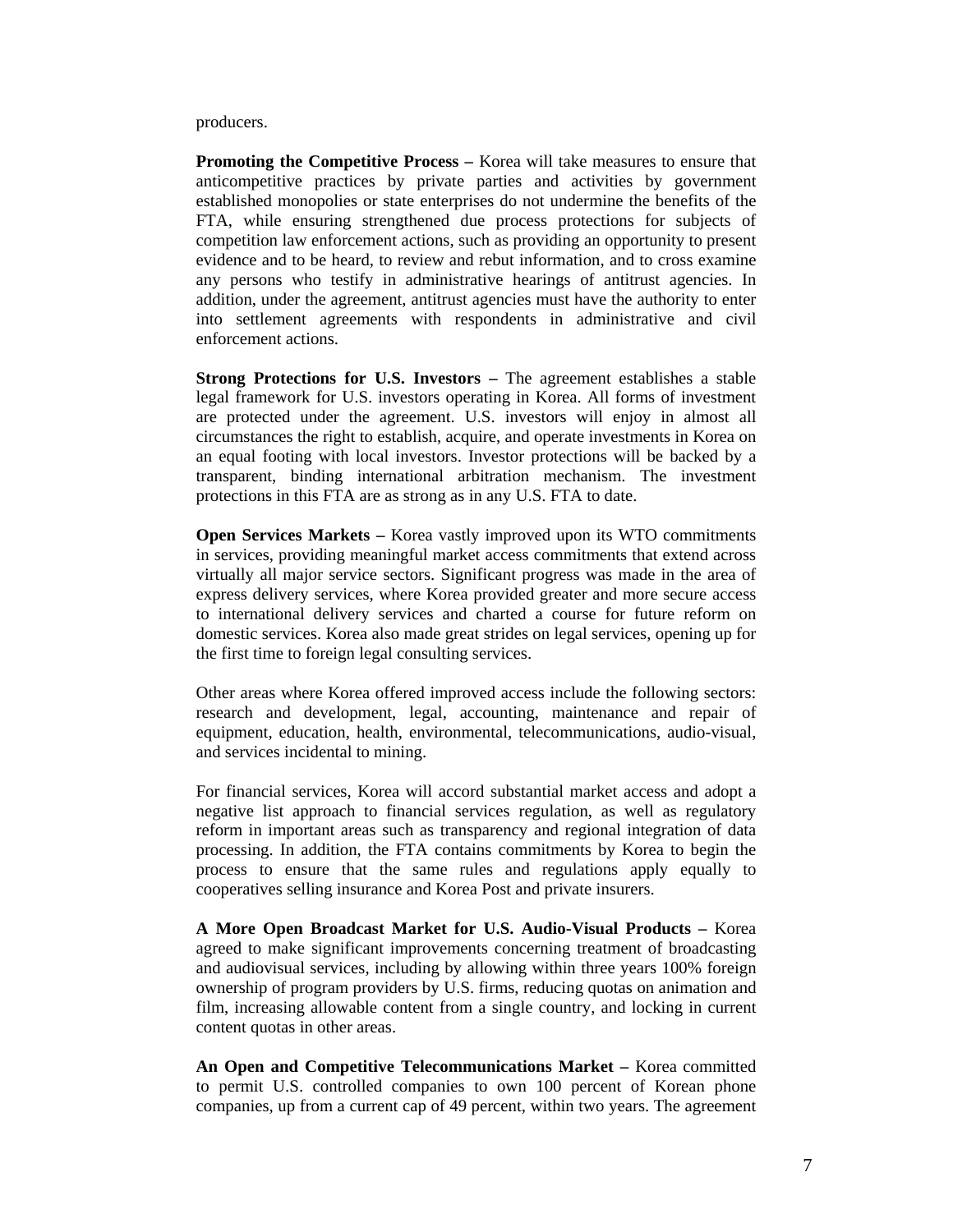requires the parties to ensure access to telecommunications services. In addition, the agreement requires the parties to ensure that dominate phone companies provide cost-based interconnection and access to essential facilities, including submarine cable landing stations. The agreement also establishes groundbreaking provisions to safeguard operators' technology choices, particularly in wireless technologies, where U.S. service and equipment suppliers have strong competitive advantages.

**E-Commerce: Free Trade in the Digital Age –** Korea and the United States agreed to non-discriminatory and duty-free treatment of all digital products (e.g., software and audio-visual products), whether imported in physical form or over the Internet, and to principles promoting access to the Internet to conduct electronic commerce.

**Pharmaceutical and Medical Devices** – The agreement contains provisions on pharmaceutical and medical device market access issues that go far beyond those in other U.S. FTAs. The agreement includes commitments to improve access to innovative products and to ensure the transparent, predictable, and nondiscriminatory pricing and reimbursement of innovative and generic pharmaceutical products and medical devices. In addition, the agreement contains provisions to enhance ethical business practices, improve the predictability and transparency of the pricing and reimbursement system, and to establish a Medicines and Medical Devices Committee to monitor implementation of commitments in this area. The agreement also requires Korea to create an independent mechanism to review pricing and reimbursement decisions.

**Greater Protection for Intellectual Property Rights -** The agreement provides standards for protection and enforcement of a broad range of intellectual property rights, including trademarks, copyrights and patents, which are consistent with U.S. standards and will provide effective protection and enforcement for emerging technologies.

These standards include state-of-the-art protections for digital products such as U.S. software, music, text, and videos. Additionally, the agreement provides for stronger, more comprehensive protection for patents, trademarks and test data, as well as rules on civil, criminal and customs enforcement, and a commitment to establish a patent linkage system to ensure adequate enforcement of pharmaceutical patent rights.

**Commitments and Cooperation to Protect the Environment –** The Agreement commits the parties to effectively enforce their own domestic environmental laws and adopt, maintain, and implement laws, regulations, and all other measures to fulfill obligations under the seven covered multilateral environmental agreements (MEAs). All obligations under the Environment Chapter are subject to the same dispute settlement procedures and enforcement mechanisms as commercial obligations. In addition, the agreement also requires both parties to implement a process for public submissions to ensure consideration of civil society views on the implementation of the Chapter. The agreement is complemented by an environmental cooperation agreement that provides a framework for undertaking cooperative activities on a bilateral, regional, and multilateral basis.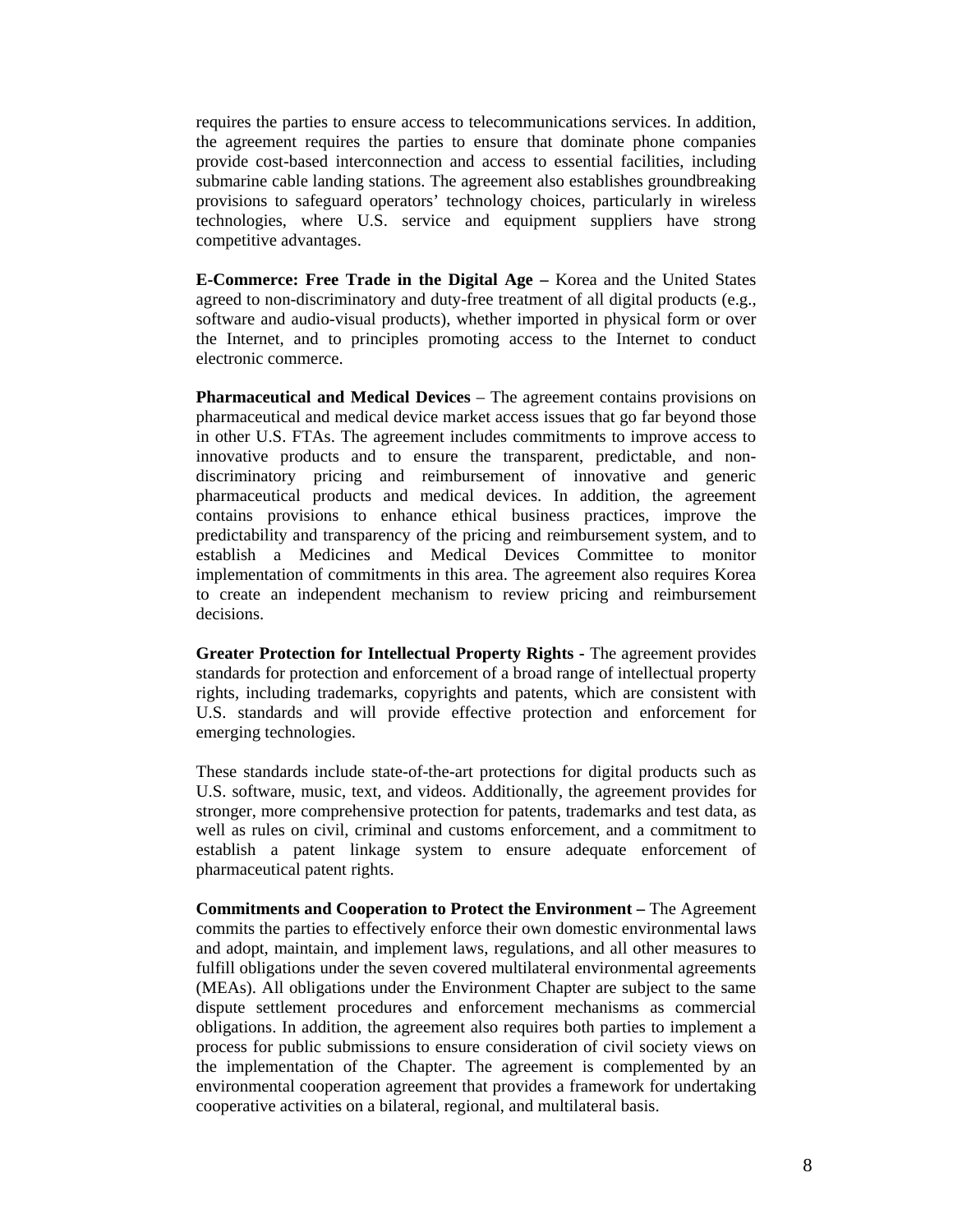**Internationally-recognized Labor Rights –** The Agreement includes an enforceable reciprocal obligation for the countries to adopt and maintain in their laws and practice the fundamental labor rights as stated in the 1998 ILO Declaration on Fundamental Principles and Rights at Work, including a prohibition on the worst forms of child labor. Neither Party may waive or derogate from laws implementing this obligation in a manner affecting trade or investment. There is also an enforceable obligation to effectively enforce labor laws related to those rights and to working conditions. These labor obligations are subject to the same dispute settlement procedures and enforcement mechanisms as commercial obligations. The Agreement also establishes a Cooperative Mechanism for the governments to develop cooperative activities aimed at promoting and advancing fundamental labor rights.

**Open and Fair Government Procurement** – The government procurement obligations build and expand on the two countries' obligations under the plurilateral WTO Agreement on Government Procurement (GPA). Under the FTA, Korea will provide U.S. firms with non-discriminatory access to nine Korean central government entities that are not covered under the GPA. The FTA will also expand procurement open to U.S. suppliers by setting a threshold (contract values above which procurement is opened) that is nearly half the GPA threshold. The FTA also includes improvements in procurement practices, including reductions in tendering periods for purchasing commercial goods and services, and improvements in making procurement notices and other information available electronically. The FTA provides for a working group on government procurement to take up any issues, in particular, those related to information technology.

**Increased Transparency – The parties have committed to strong transparency** obligations including commitments by their respective national governments to publish proposed regulations in advance, allow a reasonable opportunity to comment on the proposed regulations, address significant substantive comments received, and publish final regulations in an official journal of national circulation

Additional transparency obligations are included in a wide range of chapters, including National Treatment and Market Access for Goods, Customs Administration and Trade Facilitation, TBT, Cross-Border Trade in Services, Financial Services, Telecommunications, Labor, Environment, Competition-Related Matters, and Pharmaceuticals and Medical Devices.

The agreement's dispute settlement mechanisms provide for open public hearings, public access to documents, and the opportunity for third parties to submit views.

**Strengthened Protection against Technical Barriers to Trade –** The Chapter on Technical Barriers to Trade builds upon and reinforces Korea's commitments in the WTO Agreement on Technical Barriers to Trade. Notably, the Chapter goes beyond other TBT chapters in recent U.S. FTAs through disciplines to promote transparency in the way governments develop and apply technical regulations and related conformity assessment procedures (e.g., testing and certification). The agreement also contains commitments by the Korean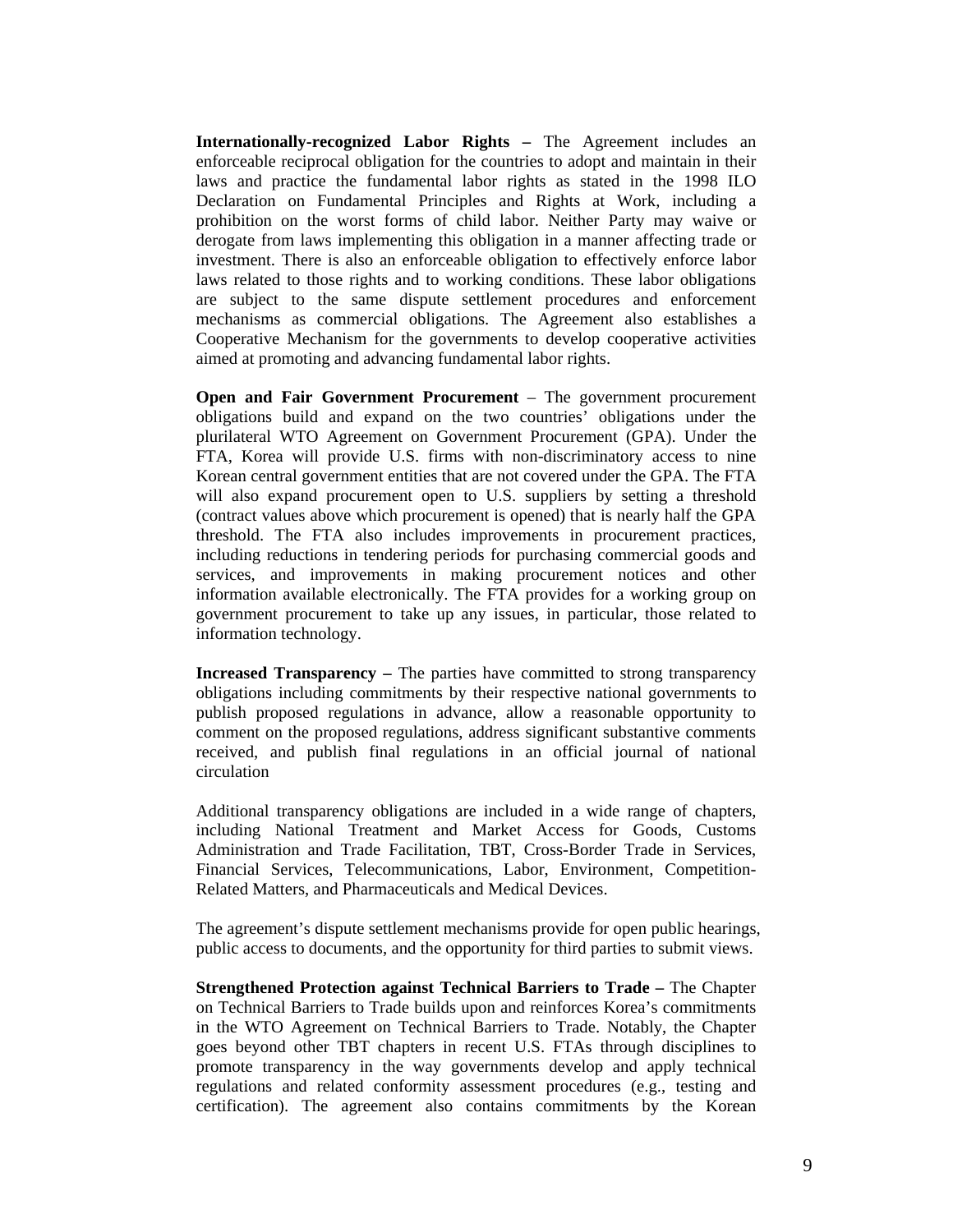government to address concerns relating to specific emissions and safety standards issues. Further, the agreement provides for the establishment of an Autos Working Group to address regulatory issues that may arise in the future. Finally, the Chapter establishes a committee mechanism to allow for quick resolution of problems as they arise, backed by FTA dispute settlement provisions if needed.

**Customs Administration and Rules of Origin** – The United States and Korea have agreed on significant commitments on customs administration, rules of origin, and origin procedures that will ensure that the U.S. and Korean private sector stakeholders lock-in and maximize the benefits of the FTA, including provisions on transparency and publication, efficient release of goods, automation, express shipments, advance rulings, importer focused origin procedures, and comprehensive product-specific rules of origin."

#### **Contentious Issues in the KORUSFTA**

Schott (2007) identifies a number of contentious issues in the negotiated FTA that are

troublesome from the U.S. standpoint especially. These issues include the auto provisions,

agriculture, services, and the Kaesong Industrial complex.

#### *Autos*

In the case of autos, Schott notes (p. 3) that:

"The disparity in bilateral trade flows…has provoked heated concerns that continue to echo in the congressional debate on he KORUS FTA—including a demand issued in March 2007 that the pact include quantitative indicators to ensure increased US exports to Korea. …To some US observers, the disparity in the volume of Korean exports to the US market compared with US exports to Korea (150 to 1) is prima facie evidence of discrimination. They remain skeptical that the KORUS FTA will provide meaningful market access for US exporters, given the limited results from attempts over the past two decades to break down barriers to the Korean auto market. …They conclude that US sales will not increase significantly, and therefore the United States should not remove its remaining trade restrictions affecting Korean shipments to the US market.

The KORUS FTA provisions on autos were a high priority for both countries. For Korean firms, the primary objective was to secure the immediate elimination of the small US tariff on passenger vehicles (2.5 percent) [and the phasing out of the 25 percent tariff on light trucks]. For the United States, the goal was to remove the obstacles to market access in Korea."

Schott asks (p. 5):

"Are the auto provisions on the KORUS FTA 'unbalanced?' In terms of the requirements to change existing policies, the answer is definitely yes. Korea is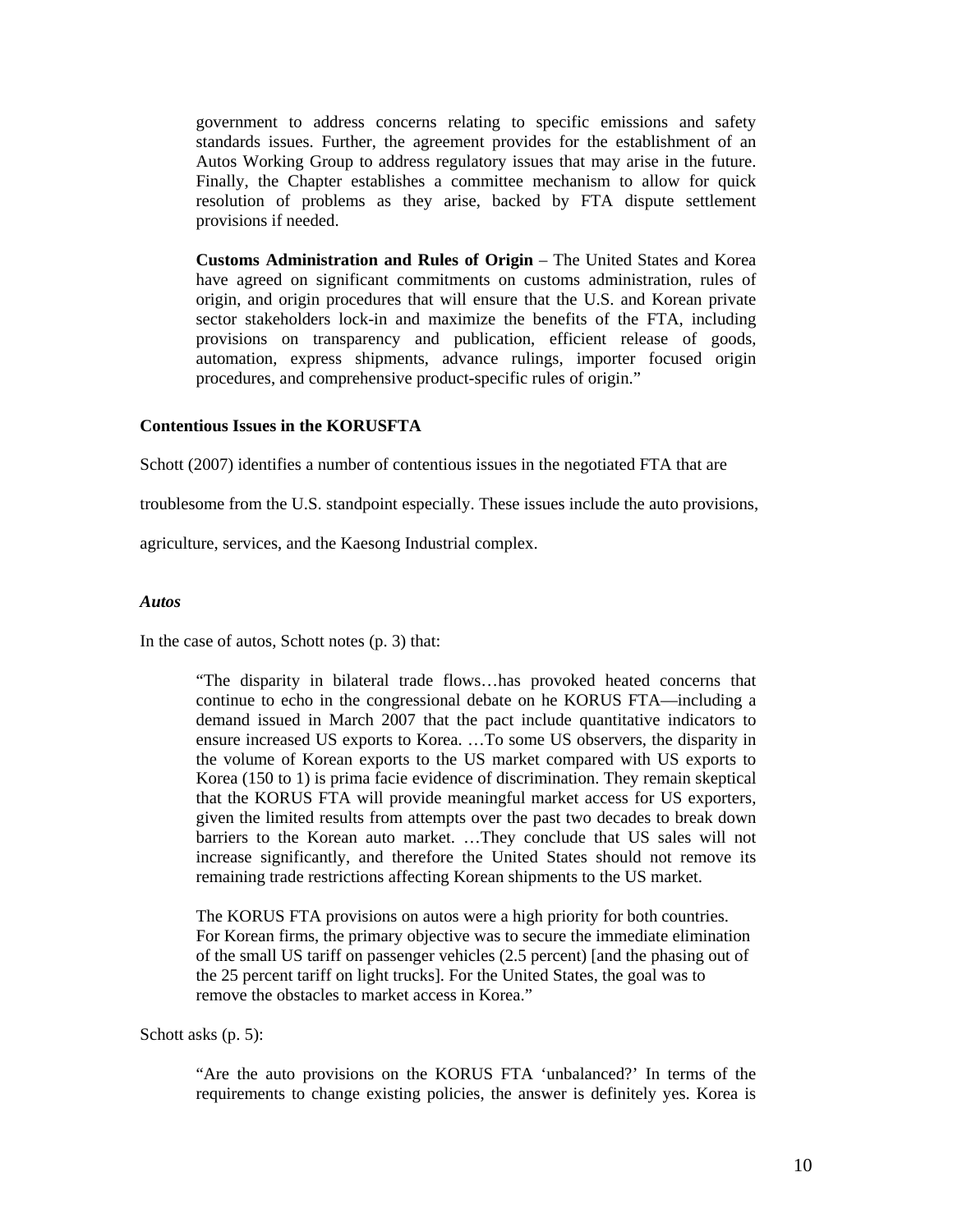required to lower its barriers to trade and investment much more than the United **States** 

Claims that the pact is 'unbalanced' because the *balance of trade* is one-sided reflect confused economics and confuse the policy debate. The real issue is whether tariff liberalization and regulatory reform in Korea will create new export opportunities for US automakers. …The scope and pace of …reforms do not provide ironclad guarantees of increased sales to Korea but the cost advantage alone should generate higher demand for US-made autos. …In terms of what should be done to restore the health of the US auto industry, FTAs have positive, albeit limit, medicinal powers. Curing the US industry's chronic problems, particularly healthcare and pension costs, require domestic policy reforms that should be urgently addressed by the US Congress."

#### *Agriculture*

Schott (p. 6) notes that the most important issues in the agricultural negotiations were rice for Korea and beef for the United States. Rice was exempted in the negotiations in deference to Korea's concern about the potential disruptive effects of permitting significant imports of rice. With regard to U.S. beef, the main obstacle has been the Korean ban on imports on health grounds because of some evidence of the presence of "mad cow" disease. Bilateral discussions are in progress with regard to the lifting of the import ban, but it remains to be seen how the Korean authorities will respond. In any event, bilateral agricultural trade is relatively small, and the coverage and timing of the removal of agricultural trade barriers will apparently benefit U.S. exporters the most.

#### *Services*

As noted in the above summary of the negotiations, significant concessions were made in liberalizing services barriers, especially for Korea. Schott suggests (p. 8) that while the United States stands to gain from these concessions, the gains for Korea may turn out to be the most important effects of the FTA:

"By committing to greater transparency of administrative and regulatory procedures and by removing obstacles to investment and the provision of services (where restrictions often raise production and distribution costs for producers of goods and services alike), the Korean government will help promote a more conducive environment for investment from both domestic and foreign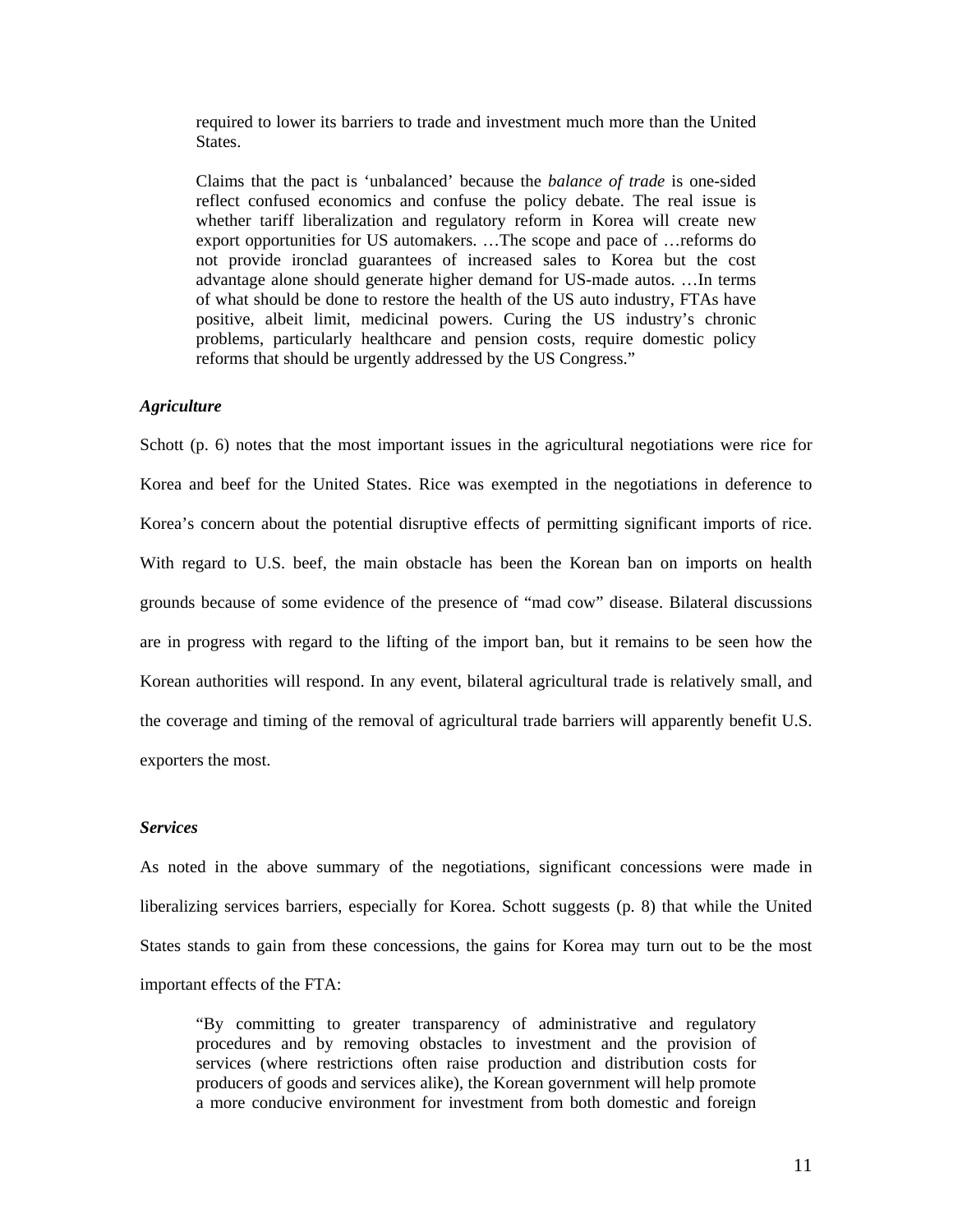sources, The ancillary benefits of the required investment and regulatory reforms, as well as the increased productivity of services industries, should accrue across the Korean economy."

#### *Kaesong Industrial Complex*

Korea's position in the negotiations was that it wanted goods produced in the Kaesong Industrial Complex to be given preferential treatment in the FTA. But the United States was opposed, given its opposition to the North Korean regime because of North Korea's nuclear stance and its alleged international financial and other illicit activities. In recognition of the possible future rapprochement with North Korea, Schott notes  $(p, 9)$  that the FTA establishes a committee to " $(1)$ " identify geographic areas that *may be* designated OPZs [outward processing zones on the Korean peninsula]; and (2) develop criteria for evaluating whether goods produced in OPZs *may* be considered eligible for FTA preferences." Schott further notes that the granting of these preferences raises a question of whether the goods involved meet the requisite labor standards that are specified in U.S. FTAs, and that U.S. congressional action might be required in granting the preferences. $<sup>1</sup>$  $<sup>1</sup>$  $<sup>1</sup>$ </sup>

### **The Ratification Process**

 $\overline{a}$ 

It is not at all clear when the U.S. Congress will consider the implementing legislation for the KORUSFTA. There are a number of other FTAs on the congressional agenda, each of which may raise difficult questions given the different interest groups involved and whether there may be issues of labor rights and national security that need to be resolved. Trade legislation also has to compete with many other and more important legislative issues that the Congress must consider. But perhaps of greatest significance is the unfolding of the presidential campaign and the outcome of the various primary elections to be held in January and February 2008. Under the circumstances, the congressional vote on the KORUSFTA could come at the earliest sometime in

<span id="page-13-0"></span><sup>&</sup>lt;sup>1</sup>For a comprehensive analysis of the issues posed by the Kaesong Industrial Complex, see Graham (2007)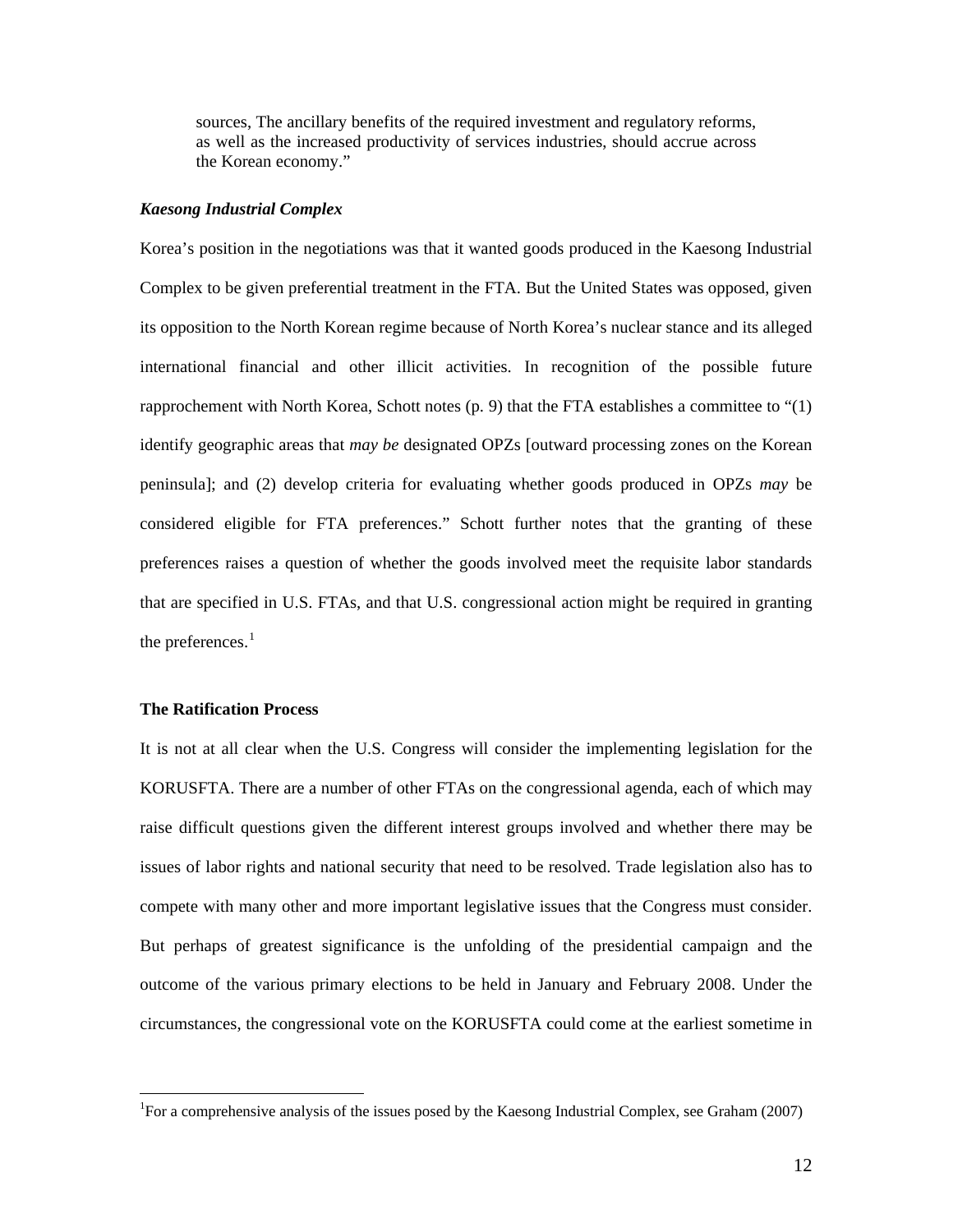the spring or early summer of 2008 or very possibly in 2009 following the November 2008 presidential election

The ratification timetable in Korea is also not clear. The Korean government submitted the KORUSFTA bill on September 9 to the National Assembly. But the ratification process may be complicated because there will be two elections in eight months: a presidential election in December 2007 and a general election in April 2008. The general election may be the most important since it is more tied in with the interests of constituents in the rural and industrial sectors, some of whom may support or oppose the KORUSFTA. The ratification process is further complicated by the ongoing negotiations for an FTA with the European Union and possible FTAs with China, Japan, and other countries. It may well be that the legislators will decide first to move ahead with the KORUSFTA possibly to goad the U.S. Congress into more rapid and favorable action and to expedite the negotiations with other potential FTA partners.

#### **IV. Computational Analysis of the KORUSFTA**

Having reviewed the objectives and main features of the KORUSFTA as perceived prior to the negotiation of the agreement and the actual KORUSFTA that was concluded, we now turn to computational analysis of the economic effects of the KORUSFTA. This analysis will provide some insight into the potential benefits and costs of the FTA that will in turn be useful to the policy makers in the two countries in their deliberations of whether or not to ratify the FTA. We will first review the computational results of the analysis of the KORUSFTA reported in USITC (2007). We will then review our earlier computational results of the KORUSFTA reported in Kiyota and Stern (2007). Before considering the computational results, it will be useful to provide some commentary on the use and interpretation of computable general equilibrium (CGE) models.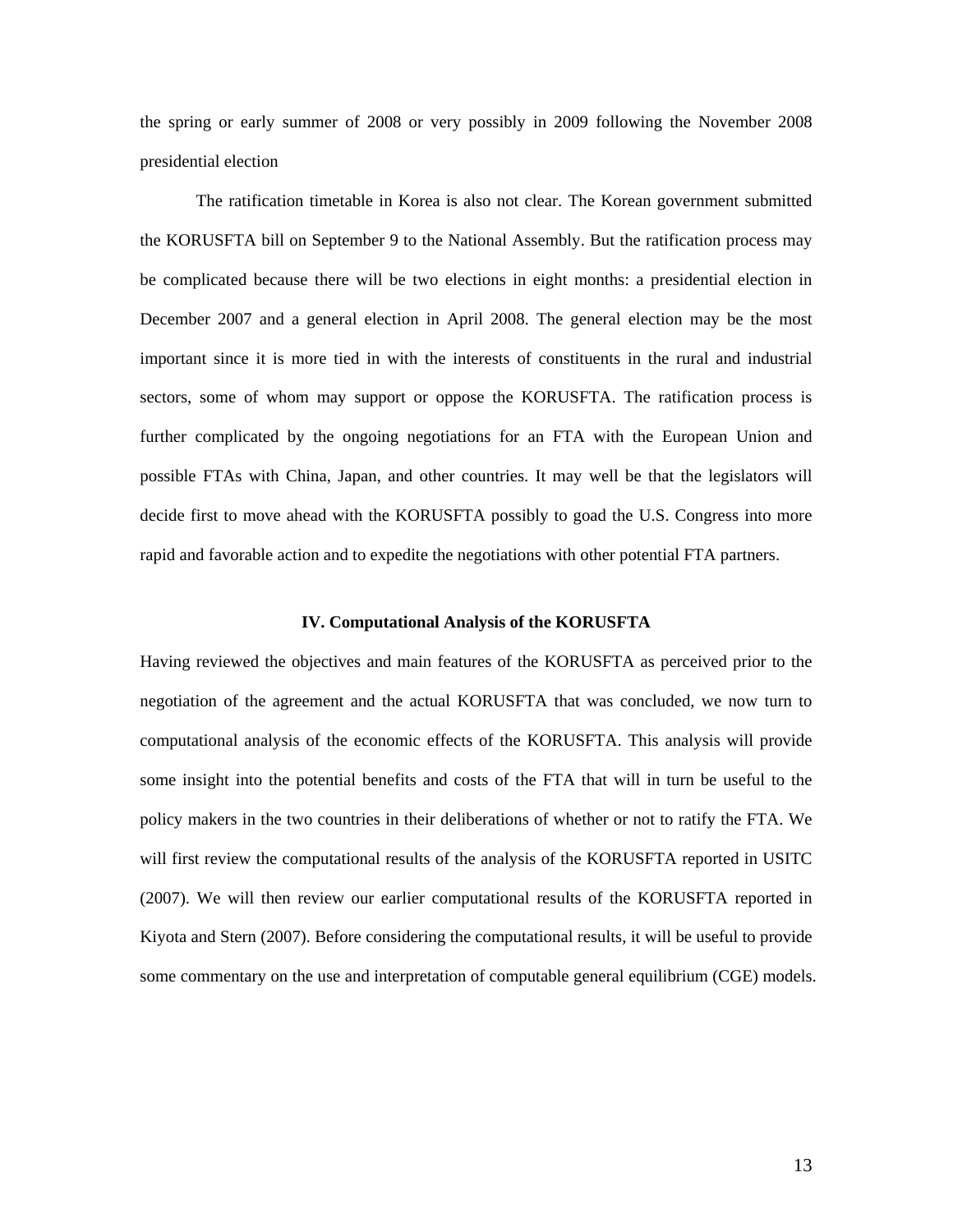#### **CGE Modeling**

CGE models provide an economy-wide framework for analysis that takes into account the interdependencies that exist both within and between countries. The framework is essentially microeconomic in character. When combined with data covering the sectoral production, trade, and employment of the component countries together with measures of import tariffs and other forms of trade barriers, it is possible then to simulate the economic effects of various patterns of trade liberalization. The computational results based on the model simulations will then provide estimates of the effects of trade liberalization on aggregate economic welfare for individual countries together with the impacts on production, trade, and employment at the sectoral levels.

It is important to understand that the CGE modeling simulation results provide indications of the potential economic changes involved. In this respect, they are not meant to be empirical forecasts or predictions of the changes since they are not derived from econometric methods that can yield statistically-based estimations. Further, because they are microeconomic in character, CGE models of necessity abstract from the macroeconomic forces at work at the aggregate level in individual countries. As a consequence, it may be very difficult to compare CGE modeling results with the actual changes that occur in the economic variables over given periods of time. A further important consideration is that CGE models used to analyze the effects of trade liberalization may differ because of the assumptions that characterize their framework. In any event, CGE modeling results are therefore to be interpreted as the potential effects of trade liberalization at the microeconomic level, holding macroeconomic influences constant. The magnitudes and directions of change indicated by the CGE models are thus very useful in their own right, subject to the caveats just mentioned.

As noted in Kiyota and Stern (2007), many studies of a KORUSFTA have relied on what is commonly referred to as a GTAP (Global Trade Analysis Project) model, using different versions of the GTAP database and base year. GTAP models typically rely on a structure of perfect competition with constant returns to scale and assume that products can be distinguished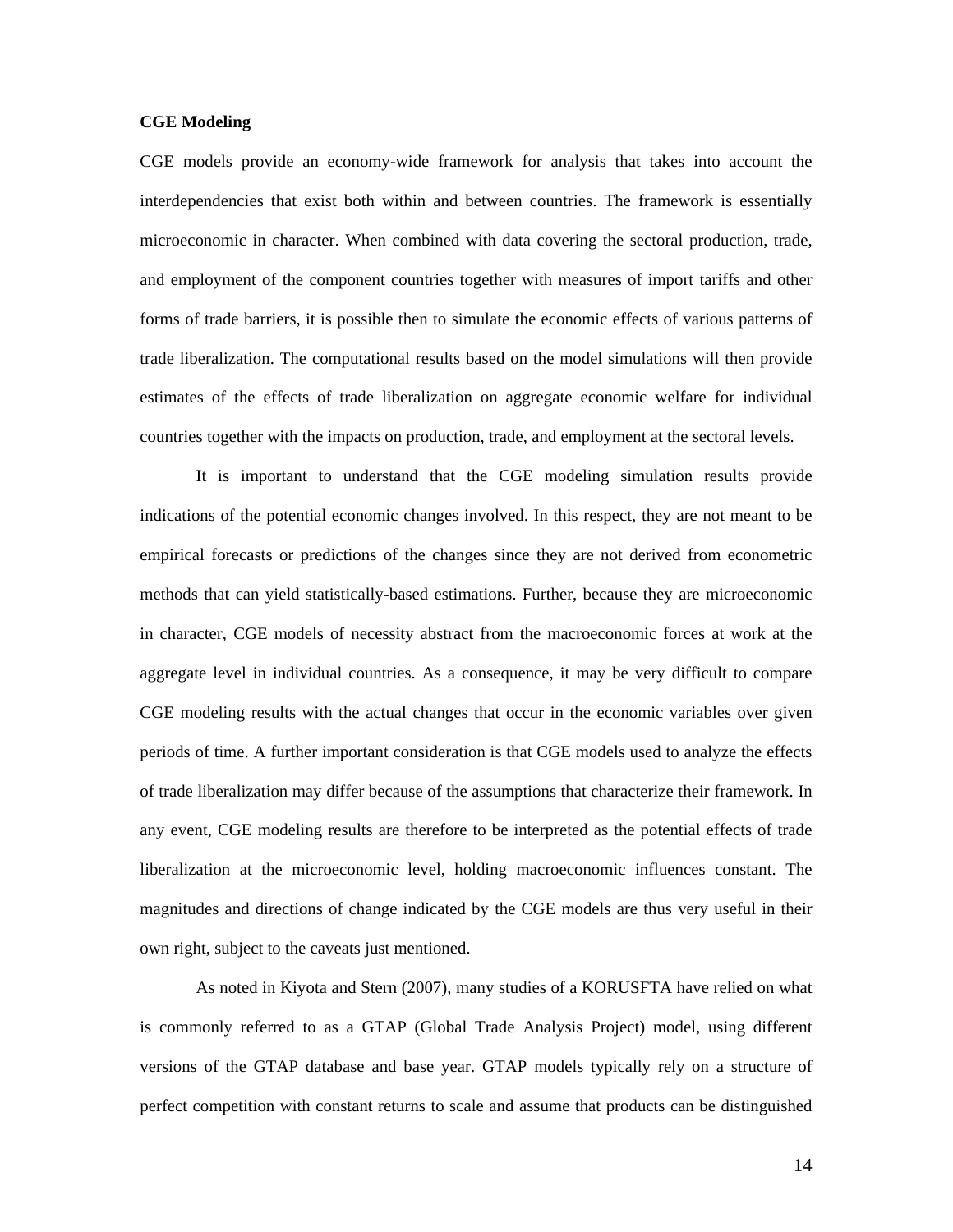by national origin. This latter assumption is often called the Armington assumption, and, conceptually, it affords countries elements of monopoly power that is reflected in their tariff rates. As a result, when tariffs are reduced in this framework, there may be large terms-of trade-effects as the assumed monopoly power is eroded. In our judgment, GTAP models may therefore yield results that are not altogether plausible because of their reliance on the Armington assumption of national product differentiation. As we note below, the Michigan Model of World Production and Trade, which we have used for our computational analysis, contains features of imperfect competition and product differentiation at the firm level that are not typically captured by GTAPbased models. The Michigan Model thus does not exhibit the often large terms-of-trade effects associated with GTAP-based models.

#### **USITC (2007) Analysis of the KORUSFTA**

The USITC report assesses the likely impact of the KORUSFTA on the U.S. economy as a whole and on specific industry sectors. A GTAP type model has been used, consisting of 54 sectors—40 merchandise and 14 service sectors--and 10 countries, including the United States and Korea. The model permits measurement of the effects of the actually negotiated KORUSFTA tariffs and quota reductions on aggregate economic sectors and labor markets. The standard GTAP model in current use is based on data for 2001. The USITC model was updated to reflect the state of the economy in 2005 and then projected to 2008, when the FTA is assumed to take effect. The CGE model-based analysis was supplemented with analysis of sector-specific market access provisions, services, and the impact of trade-facilitation measures and regulatory environment provisions. The supplemental analyses were qualitative rather than quantitative because of data limitations.

The USITC's computational results indicate (pp. 2-5/6) that the removal of the tariffs and tariff-rate-quotas (TRQs) specified in the FTA would increase U.S. aggregate economic welfare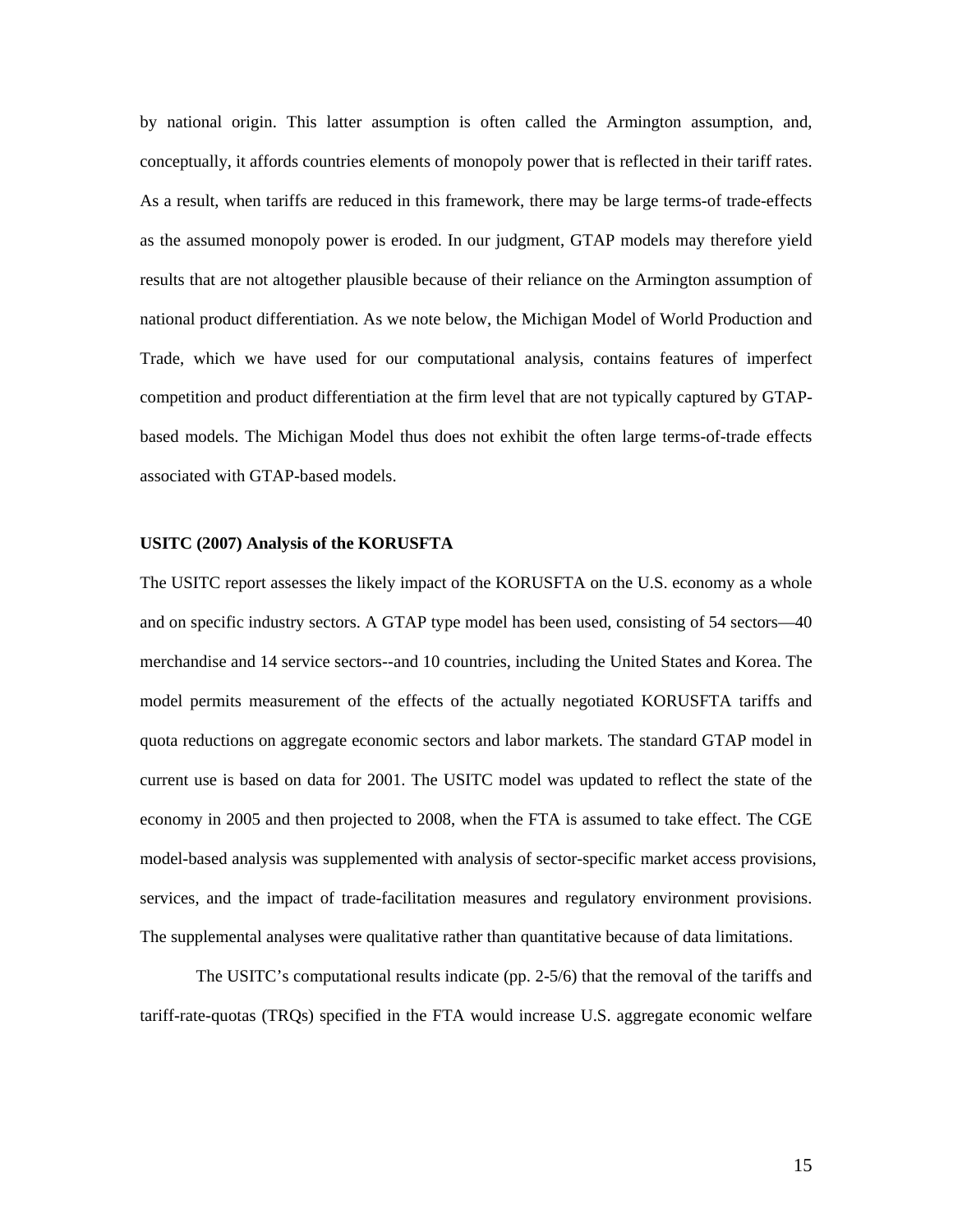by \$1.8-[2](#page-17-0).1 billion, which is less than  $0.05$  percent of 2008 projected GDP.<sup>2</sup> By far the largest gain comes from improved terms of trade, which as noted, is characteristic of GTAP models. The estimated changes in trade flows due to the KORUSFTA (p. 2-9) are an increase in U.S. exports to Korea of \$9.7-10.1 billion and U.S. imports from Korea of \$6.4-6.9 billion. U.S. exports to the world are estimated (p. 2-14) to increase by \$4.8-5-3 billion and imports from the world by \$2.8- 3.1 billion. U.S.-Korea bilateral trade thus increases more than U.S. trade with the world as the result of the KORUSFTA. Finally, the USITC model suggests (p. 2-15) that the KORUSFTA will have modest effects on output or employment for most sectors in the U.S. economy. It is noteworthy that the USITC study does not report welfare, trade, and output and employment effects for Korea even though these effects could be obtained from the model simulations.

#### **Kiyota and Stern (2007) Analysis of the KORUSFTA**

 $\overline{a}$ 

It is of interest to consider for comparative purposes the modeling results of Kiyota and Stern (2007), based on the Michigan Model of World Production. However, this comparison is limited because Kiyota and Stern used the data adapted from the GTAP 2001 database together with specially constructed measures of services barriers for computational purposes, whereas the USITC (2007) study has used measures of the actual changes in tariff rates and TRQs that were negotiated in the KORUSFTA.<sup>[3](#page-17-1)</sup> Keeping the differences in mind, the Kiyota and Stern results may nonetheless be of interest in their own right.

 The version of the Michigan Model that Kiyota and Stern used covered 27 economic sectors, including agriculture, manufactures, and services, in each of 30 countries/regions.<sup>[4](#page-17-2)</sup> The

<span id="page-17-0"></span> $2$  It is interesting to note that in an earlier USITC (2001) study, using a GTAP model comprising 5 regions and 10 sectors and a base year of 1995, it was estimated that U.S. economic welfare would increase by \$19.6 billion (0.23% of GDP), and Korean economic welfare would increase by \$3.9 billion (0.69% of GDP) as of 2005.

<span id="page-17-1"></span> $3$  Kiyota and Stern focused on the removal of trade barriers. Other issues such as rules of origin, intellectual property rights, environmental issues, and labor rights are difficult to quantify and are therefore not covered in the analysis.

<span id="page-17-2"></span><sup>&</sup>lt;sup>4</sup> North Korea is not available in the current GTAP database and, therefore, is included as part of the rest of the world.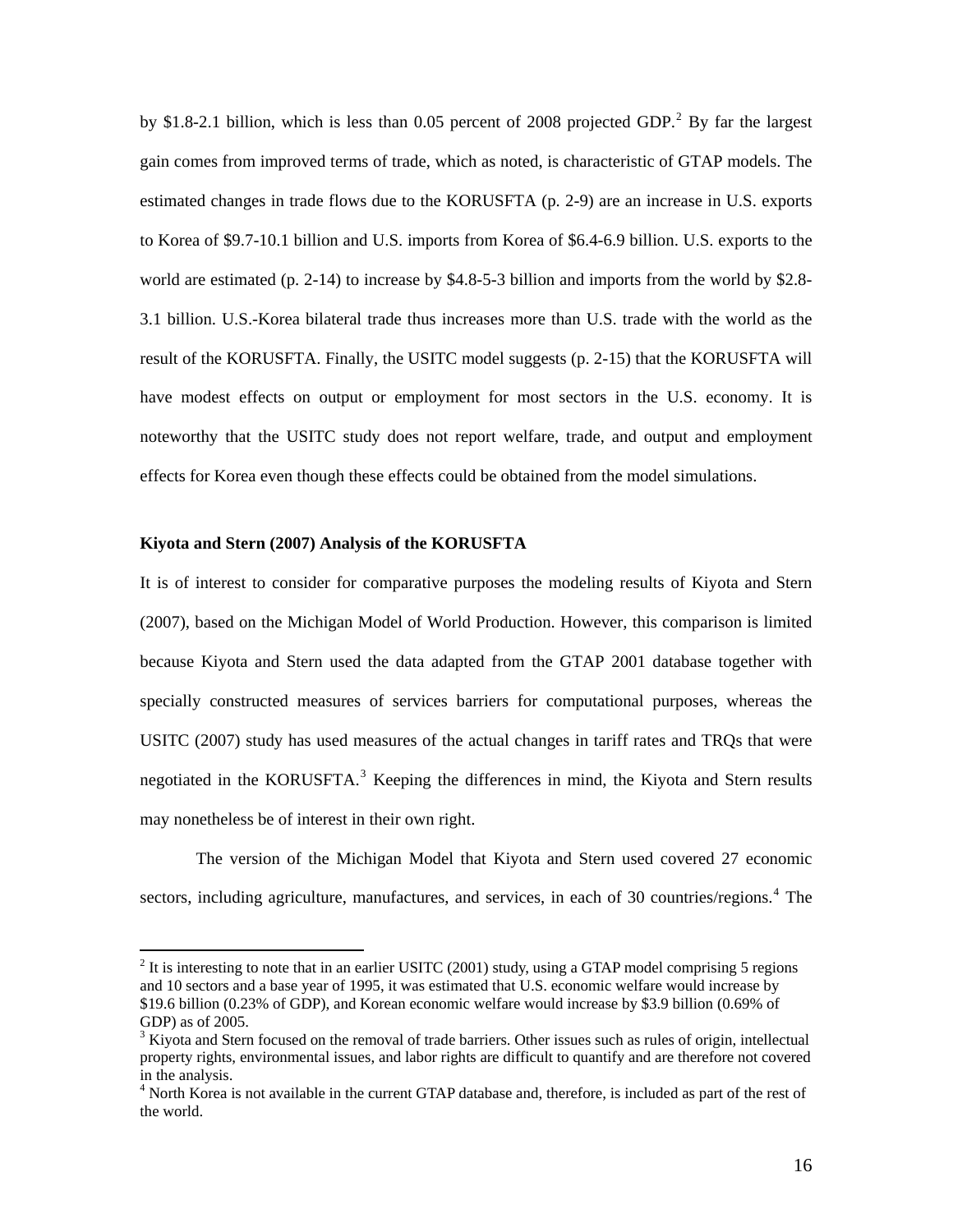distinguishing feature of the Michigan Model is that it incorporates some aspects of trade with imperfect competition, including increasing returns to scale, monopolistic competition, and product variety.<sup>[5](#page-18-0)</sup> Details of the Michigan Model are available in Deardorff and Stern (1990, esp. pp. 9-46) and Brown and Stern (1989a, b). A more complete description of the formal structure and equations of the model can be found on line at [www.Fordschool.umich.edu/rsie/model/](http://www.fordschool.umich.edu/rsie/model/).

The effects of the combined U.S.-Korea bilateral liberalization of agricultural protection, manufactures, and services are shown in columns (9) and (10) of Table 1. U.S. welfare increases by \$25.12 billion (0.14% of GDP), and Korea's welfare increases by \$9.28 billion (1.26% of GDP). Most of the other countries/regions show small, positive increases in welfare. Global economic welfare rises by \$41.04 billion. These results are in contrast to the magnitudes of the welfare effects generated in the USITC (2007) study based on the GTAP framework, making allowance as mentioned that the USITC study has used the actually negotiated changes in bilateral trade barriers. The effects of bilateral services liberalization noted in columns (7) and (8) of Table 1 are considerably larger as compared to the agricultural and manufactures liberalization, suggesting that the greatest gains from the KORUSFTA may come from services liberalization.

The changes in U.S. exports and imports arising from the FTA are indicated in the first four columns of Table 2. Total exports and imports increase by \$7.8 billion. Agricultural exports increase by \$1.6 billion, food, beverages, and tobacco by \$1 billion, manufactures by \$2.6 billion, and services by \$2.5 billion. There are negligible imports of agricultural products, imports of manufactures increase by \$4.9 billion, and imports of services increase by \$2.6 billion. These changes in U.S. trade are not materially different from those reported in the USITC study.

 Changes in the value of output are indicated in the fifth and sixth columns of Table 2. It is evident that output expands in all of the agricultural sectors, food, beverages, and tobacco,

 $\overline{a}$ 

<span id="page-18-0"></span> $<sup>5</sup>$  In the real world, the various effects occur over time, some of the more quickly than others. However, the</sup> Michigan Model is static in the sense that it is based upon a single set of equilibrium conditions rather than relationship that vary over time. It is not feasible therefore to use the model to analyze the speed of adjustment to the new equilibrium.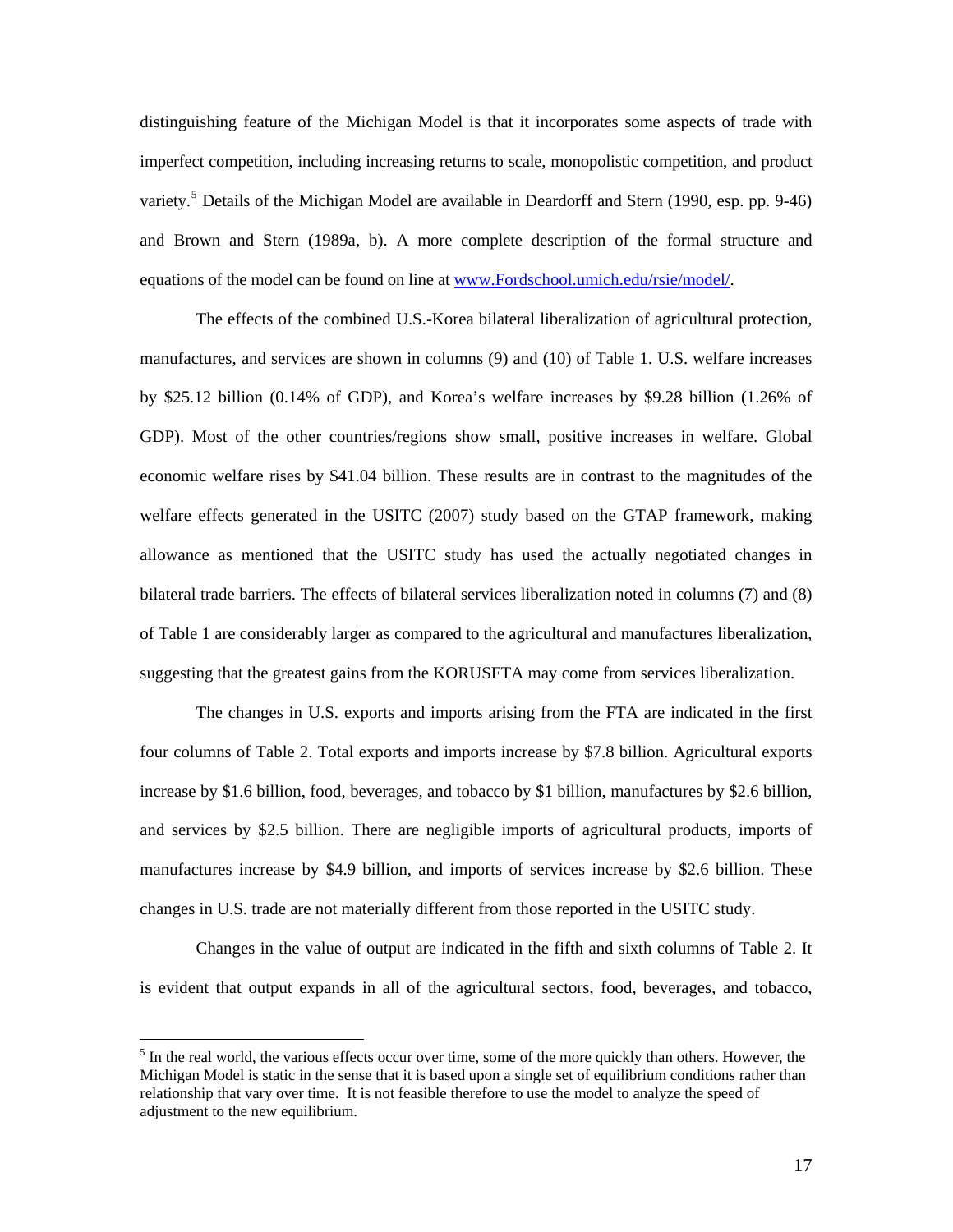chemicals, non-metallic mineral products, machinery & equipment, other manufactures, and other private services. Output declines especially in textiles and wearing apparel. These results are similarly small compared to the USITC output results.

 Changes in employment shown in the seventh and eighth columns in Table 2 mirror the changes in output. It appears that employment is shifted to the expansion of the agricultural sectors and food, beverages, and tobacco, and away from most of the manufacturing sectors and from services. But the employment changes noted are all comparatively small in percentage terms, which is again similar to the results reported in the USITC study. It should be noted that the employment changes sum to zero because of the assumption of full employment of the fixed labor supply.<sup>[6](#page-19-0)</sup> That is, there will be positive and negative shifts in employment that balance out for the economy as a whole.

 The changes in Korea's exports and imports arising from the FTA are indicated in Table 3. Korea has minor changes in its agricultural exports. Its exports of manufactures increase by \$6.3 billion and services by \$2.3 billion. Korea's imports of agricultural products and food, beverages, and tobacco increase by \$1.7 billion, manufactures by \$3.7 billion, and services by \$2.9 billion. There are noticeably large increases in output and employment in textiles, wearing apparel, leather products & footwear, and transportation equipment and declines in the other manufacturing sectors and in services. The employment changes thus reflect the shift of labor from the more capital-intensive to the relatively labor-intensive manufacturing sectors, and the changes are large enough to suggest that adjustment problems may be encountered depending on how rapidly the bilateral barriers would be removed.

 Table 4 provides an indication of the changes in the bilateral trade flows in all the countries/regions of the model in response to the KORUSFTA. U.S. bilateral exports to Korea increase by \$9.2 billion but decline across all other countries/regions as trade diversion takes

 $\overline{a}$ 

<span id="page-19-0"></span><sup>&</sup>lt;sup>6</sup> The Michigan Model assumes that any initial trade imbalance remains constant as trade barriers are changed and exchange rates adjust. The Model also assumes that there are no nominal rigidities. Therefore, there is no role for a real exchange rate mechanism.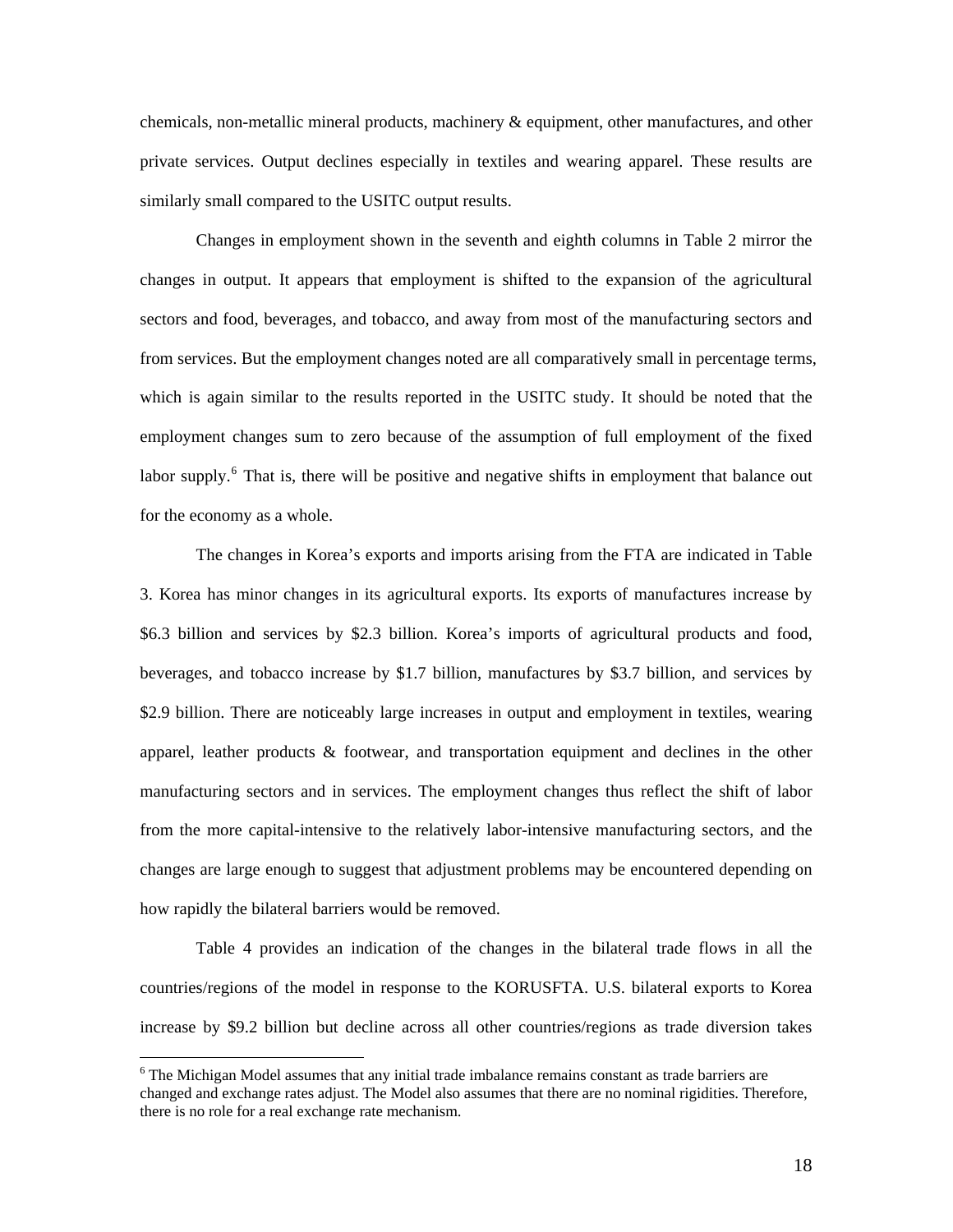place. U.S. imports from Korea increase by \$6.9 billion, there are increased U.S. imports from several other trading partners, and small reductions in imports from a number of other countries. Korea's bilateral exports increase to most of its trading partners. Its bilateral imports from the United States increase, but its imports decline from most of its trading partners, again indicating the presence of trade diversion.

 It is evident from Tables 1-4 that the Michigan Model generates potential effects of the KORUSFTA that differ significantly in a number of respects from the effects reported in the USITC (2007) study. These differences no doubt reflect the fact that the Michigan Model results are based on the pre-negotiation trade barriers. But perhaps of greater importance is that the Michigan Model takes into account measures of services barriers and also makes allowance for a variety of aspects of imperfect competition that are not represented in the USITC model that is based on the assumption of perfect competition and national product differentiation (Armington assumption).

 To shed more light on the differences in data and modeling structures, the authors plan to use the actually negotiated changes in tariffs and TRQs in the framework of the Michigan Model. This will provide insight accordingly into why the modeling results are different and possibly yield a more definitive analysis of the potential effects of the KORUSFTA.

#### **V. Computational Analysis of Alternative Negotiating Options**

Having analyzed the economic effects of the KORUSFTA, we now compare U.S. and Korean economic interests for other FTAs that the two nations have negotiated or are in progress, and how and whether their interests would be more or less enhanced by unilateral free trade and global (multilateral) free trade as compared to the adoption of the KORUSFTA and other bilateral FTAs.<sup>[7](#page-20-0)</sup> The welfare comparisons are indicated in Table 5.

 $\overline{a}$ 

<span id="page-20-0"></span> $7$  For an analysis of Korea's trade policy options, see Deardorff (2007).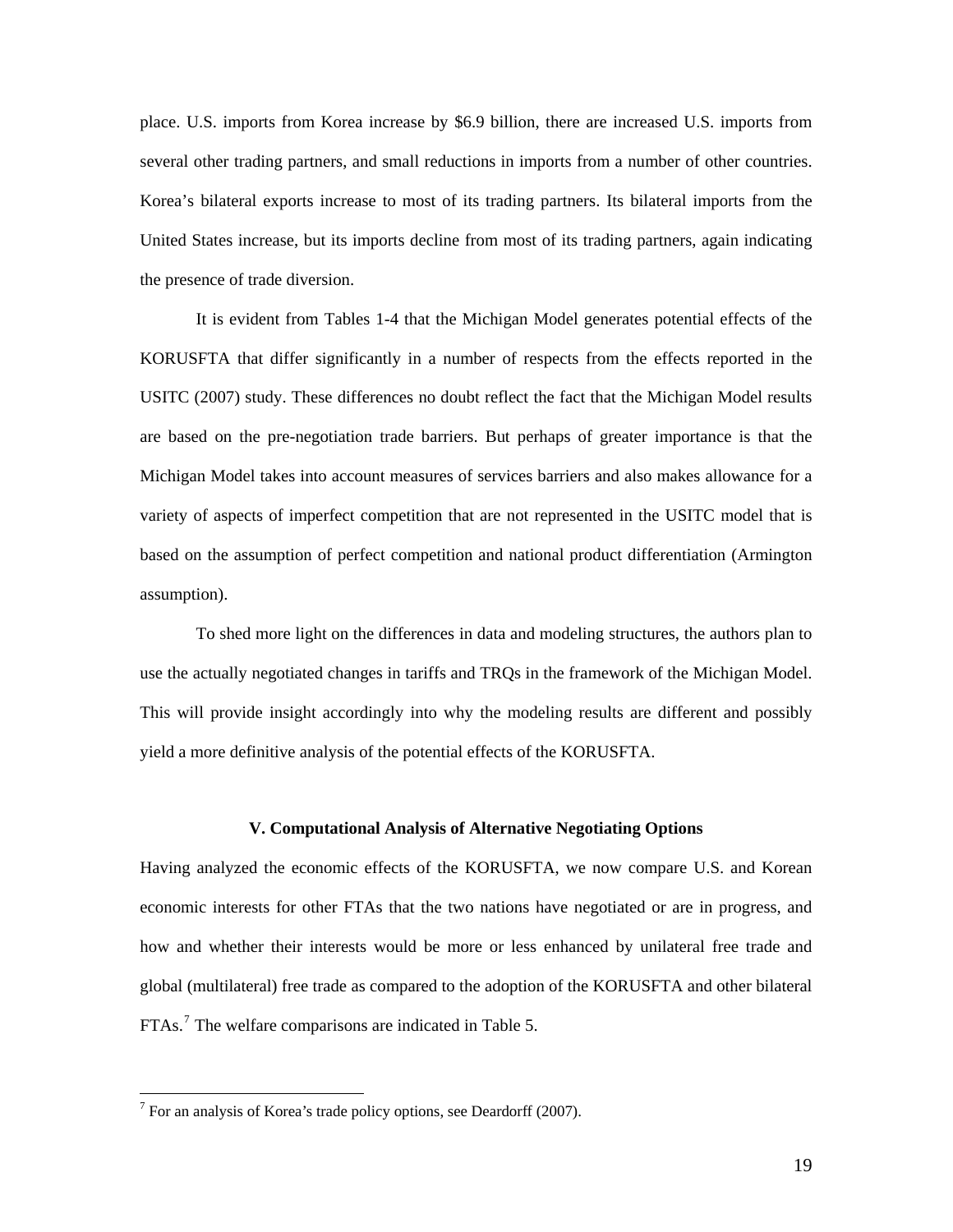#### **Korean FTAs**

The first column in Table 5 summarizes the welfare effects of the KORUSFTA and below this the welfare effects of the actual and potential bilateral FTAs between Korea and a number of partner countries, including Canada, Chile, Japan, Mexico, and Singapore. It is evident that Korea's welfare gain from a KORUSFTA of \$9.3 billion is considerably greater than any of the other FTAs listed. The global welfare increase of \$41.0 billion from a KORUSFTA is similarly greater than the increases of the other FTAs.

The third column in Table 5 indicates the welfare effects of a Korea-ASEAN FTA. Korea's welfare gain of \$8.7 billion is similar to the gain from a KORUSFTA. The global welfare gain of \$33.2 billion is less than \$41.0 billion increase from a KORUSFTA.

#### **U.S. FTAs**

The second column in Table 5 summarizes the welfare effects of some selected U.S. bilateral FTAs, including those with Australia, Chile, and Singapore that are now operative and one with Thailand that is being negotiated. The United States has also been negotiating bilateral FTAs with several additional countries. The welfare increase for the United States of \$25.1 billion for the KORUSFTA is substantially greater than the increase for any of the other four countries indicated. This is the case as well for the global welfare increase of \$41.0 billion for the KORUSFTA as compared to the other bilateral FTAs. These conclusions would hold for any of the other bilateral FTAs that the United States has negotiated or that are in process. The third column of Table 5 lists the welfare effects of regional free trade represented by the Free Trade Area of the Americas (FTAA). The U.S. welfare increase of \$73.0 billion from the FTAA is about three times greater than the gain from the bilateral KORUSFTA.

## **U.S. and Korean Unilateral Liberalization**

The bottom of the second column of Table 5 shows the welfare gains from unilateral free trade undertaken individually by the United States. The increase in U.S. welfare with unilateral free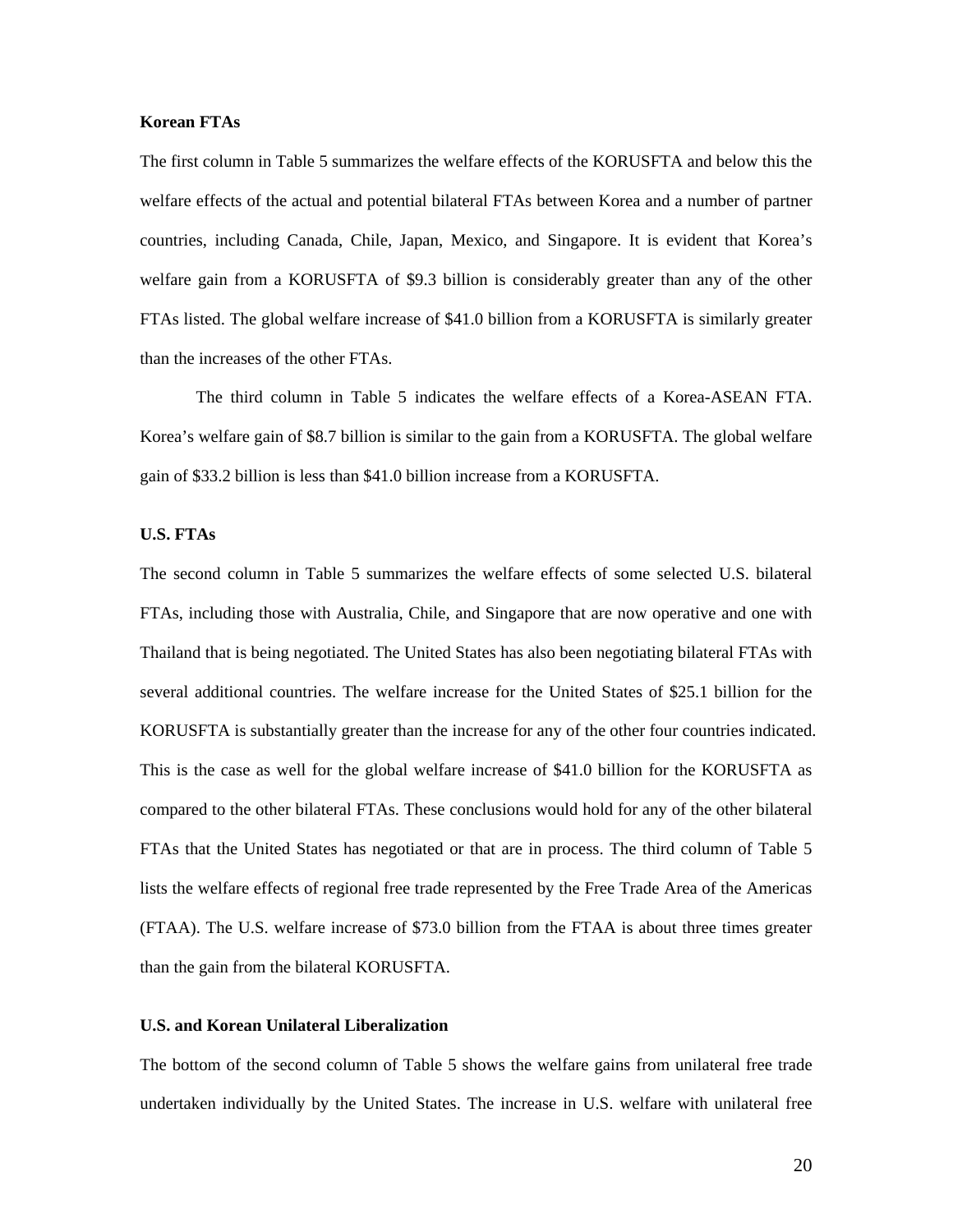trade of \$358.9 billion is much greater than the increase associated with any of the U.S. bilateral and regional FTAs shown in the table. This is the case as well for the increase in global welfare with U.S. unilateral free trade. Similarly, Korea's welfare increase with unilateral free trade of \$33.8 billion is greater than the welfare increases of any of the FTAs listed individually and in total.

#### **Global (Multilateral) Free Trade**

The last column of Table 5 shows the welfare effects of global free trade. U.S. welfare rises by \$614.3 billion and Korea's welfare rises by \$86.1 billion. Global welfare rises by \$2.9 trillion. The welfare benefits of global free trade are therefore much greater than the benefits to be derived from the bilateral FTAs, regional FTAs, and from unilateral free trade for both the United States and Korea. It can also be seen that most of the welfare gains from global free trade come from the elimination of manufactures tariffs and services barriers.

These calculations clearly show that multilateral trade liberalization offers potentially far greater increases in economic welfare for the United States, Korea, their FTA partner countries, and the other countries/regions that are covered in the global trading system. This is the case even if there would be less than complete free trade globally. That is, if existing trade barriers in the ongoing Doha Development Agenda negotiations were to be reduced, for example, by one-third or one-half, the resulting global and national gains would be proportionally lower. But these welfare gains but would still far exceed the welfare gains from the FTAs noted and the gains from the possible adoption of unilateral free trade by the United States and Korea. This would almost certainly remain true even if there are other benefits stemming from the FTAs that have not been taken into account in the Michigan Model simulations.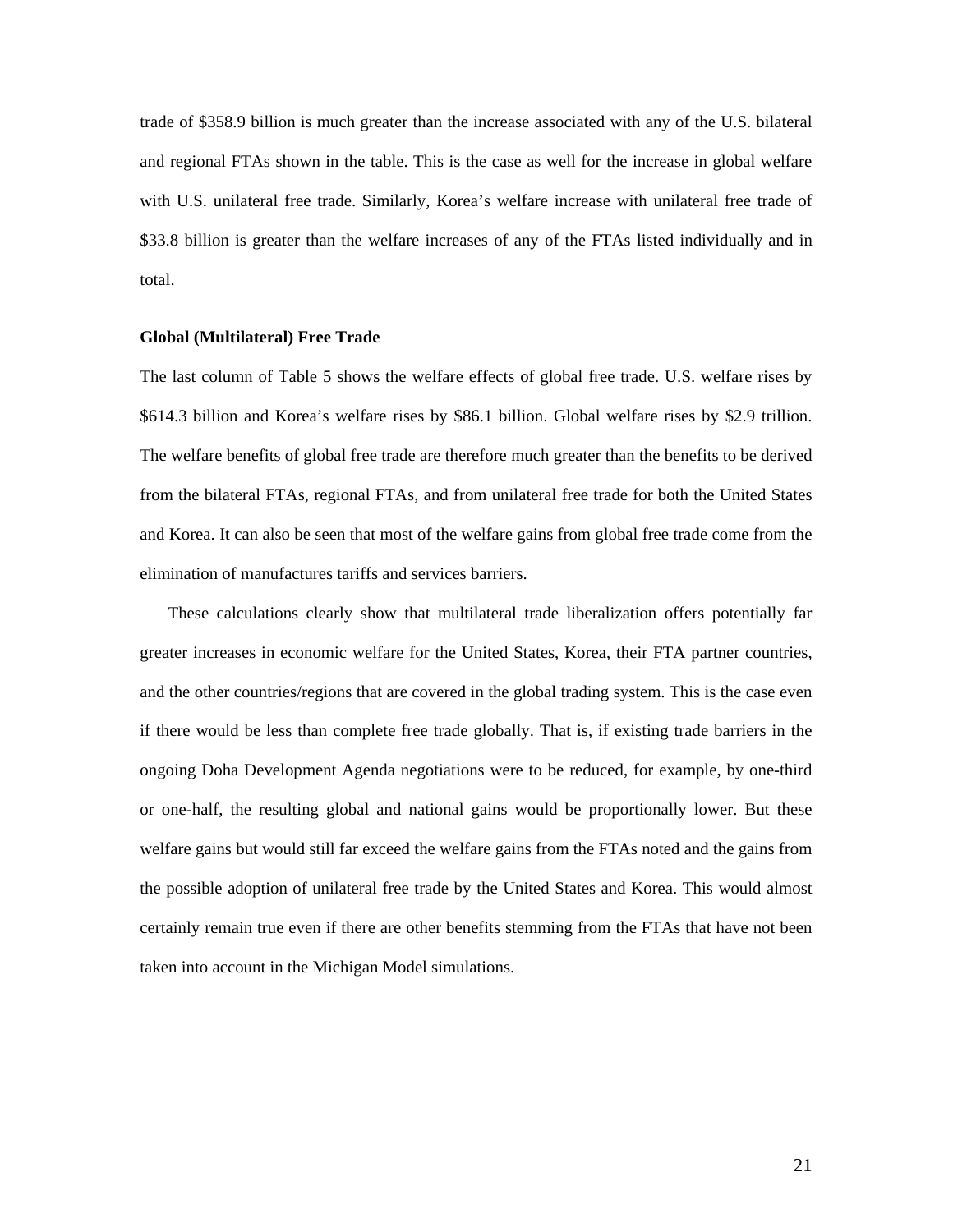#### **VI. Conclusion**

We have had occasion in this paper to review the objectives and main features of the KORUSFTA as perceived prior to the negotiation of the agreement and to outline the main features of the actual KORUSFTA that was concluded at the end of June 2007 and is now awaiting ratification by the authorities in both nations. We summarized in particular the results of a modeling study by the USITC (2007) that is based on the changes in bilateral tariffs and tariff rate quotas (TRQs) that were actually negotiated in the KORUSFTA. We also presented for comparative purposes our earlier results from Kiyota and Stern (2007) that used the prenegotiations data and some specially constructed estimates of services barriers. To provide some perspective on KORUSFTA, we presented some calculations of the effects of alternative negotiating options that may be considered especially if it turns out that the KORUSFTA is not approved by either or both Korea and the United States.

There are significant potential benefits that the United States and Korea could realize from multilateral trade negotiations. But we know of course that the Doha Round has been at an impasse for some years now and could fail. The KORUSFTA might then offer some worthwhile benefits to the two nations if ratified, and there could be gains from other FTAs as well. Unilateral liberalization is always an option, but it may be difficult to implement politically. It will be interesting accordingly to see how the different negotiating options for the United States and Korea will play out.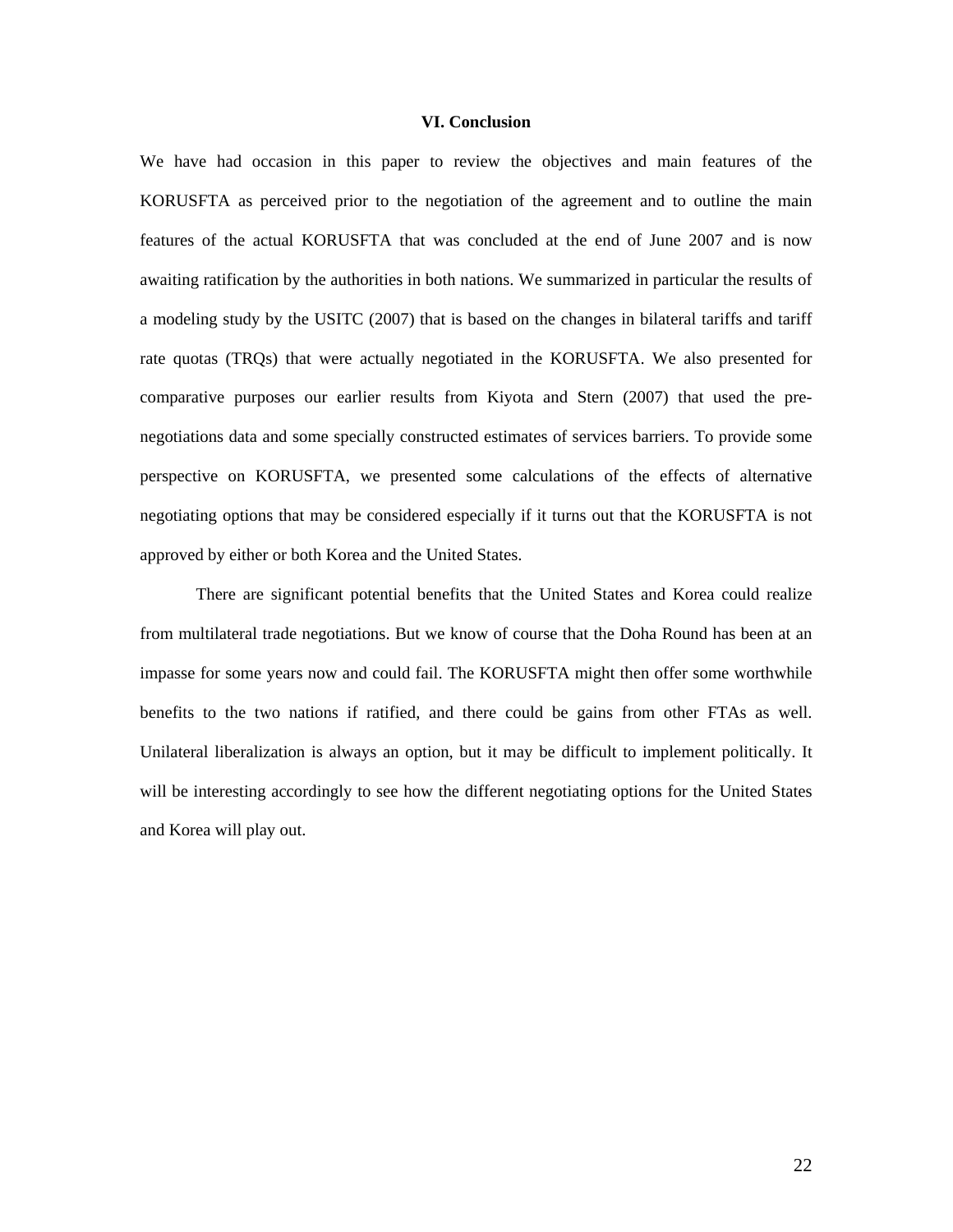#### **References**

- Brown, Drusilla K. and Robert M. Stern. 1989a. Computational Analysis of the U.S.-Canadian Free Trade Agreement: The Role of Product Differentiation and Market Structure," in R. C. Feenstra (ed.), *Trade Policies for International Competitiveness*, Chicago: University of Chicago Press.
- Brown, Drusilla K. and Robert M. Stern. 1989b. "Computable General Equilibrium Estimates of the Gains from U.S.-Canadian Trade Liberalization," in D. Greenaway, T. Hyclak, and R. J. Thornton (eds.), *Economic Aspects of Regional Trading Arrangements*, London: Harvester Wheatsheaf.
- Choi, Seok-Young. 2006. "Testimony at the International Trade Commission" (April 20) [[http://keia.org/4-1-fta.html\]](https://web.mail.umich.edu/horde/services/go.php?url=http%3A%2F%2Fkeia.org%2F4-1-fta.html).
- Deardorff, Alan V. 2007. "Trade Policy Options for Korea Outside the Doha Round," Keynote Speech for the Conference, "The Korean Economy in the Era of Globalization: Issues and Policy Implications for Korea," Korea Development Institute, August 24.
- Deardorff, Alan V. and Robert M. Stern. 1990. *Computational Analysis of Global Trading Arrangements*, Ann Arbor: University of Michigan Press.
- Graham, Edward. 2007. "The Matter of the Kaesong Industrial Complex in the Korea-U.S. Free Trade Agreement," in Joint U.S.-Korea Academic Studies, Volume 17, *Dynamic Forces on the Korean Peninsula: Strategic & Economic Implications*. Washington, D.C.: Korea Economic Institute.
- Kiyota, Kozo and Robert M. Stern. 2007. *Economic Effects of a Korea-U.S. Free Trade Agreement*, Special Studies Series: 4, Washington, D.C.: Korea Economic Institute.
- Schott, Jeffrey J. 2007. "The Korea-US Free Trade Agreement: A Summary Assessment," Policy Brief, Number PB07-7. Washington, D.C.: Peterson Institute for International Economics.
- Schott, Jeffrey J., Scott C. Bradford, and Thomas Moll. 2006. "Negotiating the Korea-United States Free Trade Agreement," Policy Briefs in International Economics, Number PBp6- 4. Washington, D.C.: Institute for International Economics.
- U.S. International Trade Commission. 2001. "U.S.-Korea: The Economic Impact of Establishing a Free Trade Agreement (FTA) Between the United States and the Republic of Korea," Investigation o. 332-425, USITC Publication 3452 (September). Washington, D.C.: USITC.
- U.S. International Trade Commission. 2007. *US-Korea Free Trade Agreement: Potential Economy-wide ad Selected Effects,* Investigation No. TA-2104-24, USITC Publication 3949 (September). Washington, D.C.: USITC.
- U.S. Office of the United States Trade Representative. 2006. "02-02-2006, House Letter." (www.ustr.gov).
- U.S. Office of the United States Trade Representative. 2007. *Trade Facts. Free Trade with Korea. Brief Summary of the Agreement*, June. Washington, D.C.: USTR.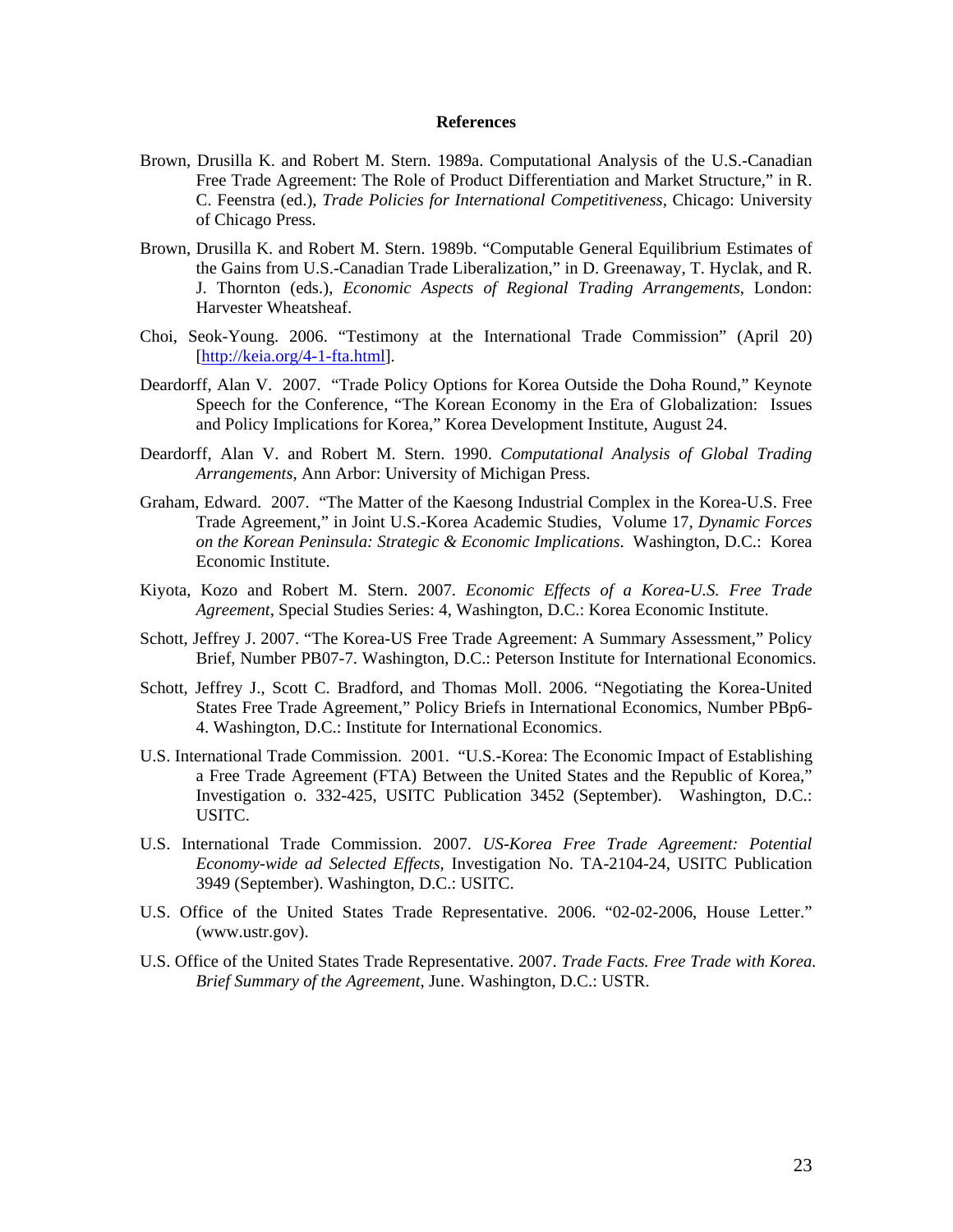|                                   | (1)      | (2)                | (3)                     | (4)                | (5)                  | (6)                | (7)               | (8)                | (9)      | (10)               | (11)         | (12)    | (13)              |
|-----------------------------------|----------|--------------------|-------------------------|--------------------|----------------------|--------------------|-------------------|--------------------|----------|--------------------|--------------|---------|-------------------|
|                                   |          |                    | Agricultural protection |                    | Manufactures tariffs |                    | Services barriers |                    | Total    |                    | Real returns |         | Terms of<br>trade |
|                                   | Tariff   |                    | Export<br>subsidy       |                    |                      |                    |                   |                    |          |                    | Capital      | Labor   |                   |
|                                   |          | <b>Billions</b> of |                         | <b>Billions</b> of |                      | <b>Billions</b> of |                   | <b>Billions</b> of |          | <b>Billions</b> of |              |         |                   |
|                                   | % of GDP | dollars            | % of GDP                | dollars            | $\%$ of GDP          | dollars            | % of GDP          | dollars            | % of GDP | dollars            | $\%$         | $\%$    | $\%$              |
| Japan                             | 0.01     | 0.83               | 0.00                    | $-0.01$            | $-0.00$              | $-0.09$            | 0.00              | 0.24               | 0.01     | 0.97               | 0.01         | 0.00    | 0.01              |
| <b>United States</b>              | $-0.01$  | $-1.40$            | 0.00                    | 0.05               | 0.04                 | 7.27               | 0.11              | 19.20              | 0.14     | 25.12              | 0.03         | 0.02    | 0.05              |
| EU and EFTA                       | 0.01     | 0.74               | 0.00                    | $-0.01$            | 0.00                 | 0.08               | 0.00              | 0.39               | 0.01     | 1.21               | 0.00         | 0.00    | 0.01              |
| Canada                            | 0.01     | 0.10               | 0.00                    | $-0.00$            | 0.01                 | 0.08               | 0.01              | 0.09               | 0.02     | 0.28               | 0.01         | 0.00    | 0.00              |
| Australia                         | 0.01     | 0.05               | 0.00                    | $-0.00$            | 0.01                 | 0.03               | 0.01              | 0.04               | 0.02     | 0.12               | 0.01         | 0.01    | 0.01              |
| New Zealand                       | 0.01     | 0.01               | 0.00                    | $-0.00$            | 0.00                 | 0.00               | 0.01              | 0.00               | 0.02     | 0.01               | 0.01         | 0.01    | $-0.00$           |
| Hong Kong                         | 0.02     | 0.05               | 0.00                    | $-0.00$            | 0.02                 | 0.05               | 0.00              | 0.00               | 0.04     | 0.10               | 0.02         | 0.02    | 0.02              |
| Korea                             | $-0.07$  | $-0.50$            | $-0.02$                 | $-0.16$            | 0.61                 | 4.48               | 0.74              | 5.46               | 1.26     | 9.28               | 1.36         | 1.53    | $-0.28$           |
| Singapore                         | 0.01     | 0.01               | 0.00                    | $-0.00$            | 0.00                 | 0.00               | 0.01              | 0.01               | 0.02     | 0.03               | 0.01         | 0.01    | 0.00              |
| Taiwan                            | 0.01     | 0.05               | 0.00                    | $-0.00$            | $-0.02$              | $-0.11$            | 0.01              | 0.04               | $-0.01$  | $-0.03$            | 0.00         | $-0.01$ | 0.00              |
| China                             | 0.08     | 1.69               | 0.00                    | $-0.00$            | 0.02                 | 0.44               | 0.00              | 0.07               | 0.11     | 2.20               | 0.11         | 0.08    | $-0.03$           |
| India                             | 0.00     | 0.02               | 0.00                    | $-0.00$            | 0.00                 | 0.00               | 0.00              | 0.02               | 0.00     | 0.04               | 0.00         | 0.00    | $-0.01$           |
| Indonesia                         | 0.02     | 0.05               | 0.00                    | $-0.00$            | 0.01                 | 0.01               | 0.01              | 0.02               | 0.03     | 0.08               | 0.02         | 0.01    | 0.01              |
| Malaysia                          | 0.02     | 0.03               | $-0.00$                 | $-0.00$            | $-0.04$              | $-0.06$            | 0.02              | 0.02               | $-0.01$  | $-0.01$            | 0.01         | $-0.01$ | 0.01              |
| Philippines                       | 0.02     | 0.03               | 0.00                    | $-0.00$            | $-0.01$              | $-0.01$            | 0.01              | 0.02               | 0.02     | 0.03               | 0.01         | 0.01    | 0.00              |
| Thailand                          | 0.03     | 0.06               | 0.00                    | $-0.00$            | $-0.02$              | $-0.05$            | 0.01              | 0.01               | 0.01     | 0.02               | 0.01         | $-0.01$ | $-0.00$           |
| Vietnam                           | 0.04     | 0.02               | 0.00                    | $-0.00$            | 0.05                 | 0.03               | 0.01              | 0.00               | 0.10     | 0.06               | 0.07         | 0.07    | $-0.06$           |
| Russia                            | 0.01     | 0.04               | 0.00                    | $-0.00$            | $-0.00$              | $-0.00$            | 0.00              | 0.00               | 0.01     | 0.04               | 0.00         | $-0.00$ | $-0.00$           |
| Turkey                            | 0.00     | 0.01               | 0.00                    | $-0.00$            | 0.00                 | 0.00               | 0.00              | 0.00               | 0.01     | 0.01               | 0.00         | 0.00    | $-0.01$           |
| Mexico                            | 0.01     | 0.09               | 0.00                    | $-0.00$            | 0.00                 | 0.01               | 0.01              | 0.07               | 0.02     | 0.17               | $-0.00$      | $-0.00$ | 0.00              |
| Argentina                         | $-0.01$  | $-0.05$            | 0.00                    | $-0.00$            | $-0.00$              | $-0.01$            | 0.00              | 0.01               | $-0.01$  | $-0.05$            | 0.00         | 0.01    | $-0.03$           |
| <b>Brazil</b>                     | 0.05     | 0.48               | 0.00                    | $-0.00$            | 0.00                 | 0.02               | 0.00              | 0.02               | 0.06     | 0.51               | 0.07         | 0.03    | $-0.03$           |
| Chile                             | 0.02     | 0.02               | 0.00                    | $-0.00$            | 0.01                 | 0.01               | 0.01              | 0.01               | 0.03     | 0.04               | 0.02         | 0.02    | 0.01              |
| Colombia                          | 0.01     | 0.01               | 0.00                    | $-0.00$            | 0.01                 | 0.01               | 0.00              | 0.00               | 0.02     | 0.02               | 0.00         | 0.01    | 0.00              |
| Peru                              | 0.01     | 0.01               | 0.00                    | $-0.00$            | 0.00                 | 0.01               | 0.00              | 0.01               | 0.01     | 0.03               | 0.00         | $-0.00$ | 0.01              |
| Uruguay                           | 0.00     | 0.00               | 0.00                    | $-0.00$            | 0.00                 | 0.00               | 0.00              | 0.00               | 0.01     | 0.00               | 0.01         | 0.01    | 0.00              |
| Rest of Asia                      | 0.02     | 0.07               | 0.00                    | $-0.00$            | $-0.00$              | $-0.02$            | 0.00              | 0.01               | 0.01     | 0.06               | 0.01         | 0.01    | $-0.02$           |
| <b>Rest of Middle East</b>        | 0.01     | 0.11               | 0.00                    | $-0.00$            | 0.01                 | 0.11               | 0.02              | 0.18               | 0.03     | 0.39               | 0.02         | 0.01    | 0.01              |
| Rest of Central and Latin America | 0.01     | 0.04               | 0.00                    | $-0.00$            | 0.01                 | 0.05               | 0.00              | 0.03               | 0.02     | 0.12               | 0.01         | 0.01    | 0.00              |
| Africa                            | 0.01     | 0.09               | 0.00                    | $-0.00$            | 0.01                 | 0.09               | 0.00              | 0.03               | 0.02     | 0.21               | 0.02         | 0.01    | 0.01              |
| Total                             |          | 2.73               |                         | $-0.15$            |                      | 12.43              |                   | 26.05              |          | 41.04              |              |         |                   |

**Table 1: Global Welfare Effects of Korea-U.S. FTA (billions of U.S. dollars and percentage)**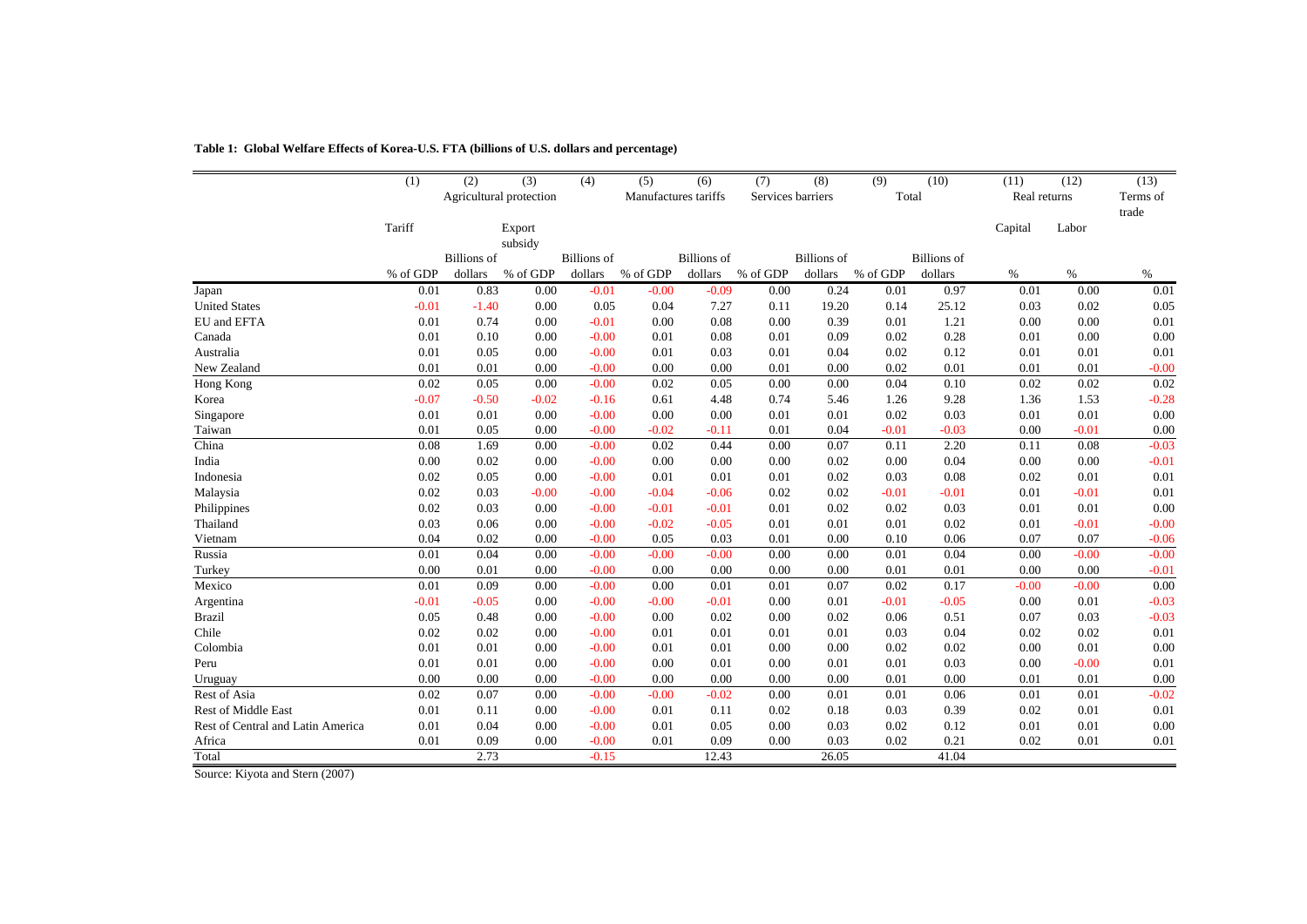|                                 | <b>Exports</b> |         | Imports        |         | Output         |         | Employment                     |         |
|---------------------------------|----------------|---------|----------------|---------|----------------|---------|--------------------------------|---------|
|                                 |                |         |                |         |                |         | Number of workers <sup>a</sup> |         |
|                                 | Value          | Percent | Value          | Percent | Value          | Percent | Value                          | Percent |
| Rice                            | 30             | 4.8     | $\theta$       | 0.3     | 33             | 1.1     | 460                            | 1.1     |
| Wheat                           | 25             | 0.4     | 1              | 0.2     | 28             | 0.2     | 388                            | 0.2     |
| Other grains                    | 618            | 5.8     | 2              | 0.2     | 649            | 1.6     | 7,446                          | 1.6     |
| Vegetables and fruits           | 99             | 1.1     | 13             | 0.1     | 83             | 0.2     | 1,064                          | 0.2     |
| Oil seeds                       | 494            | 4.6     | 1              | 0.3     | 527            | 1.7     | 7,151                          | 1.7     |
| Sugar                           | $\theta$       | 0.1     | $\mathbf{0}$   | 0.2     | $\overline{4}$ | 0.1     | 67                             | 0.1     |
| Plant-based fibers              | 26             | 0.6     | $-0$           | $-0.1$  | 6              | 0.0     | 63                             | 0.0     |
| Other crops                     | 185            | 3.3     | 16             | 0.2     | 193            | 0.3     | 3,390                          | 0.3     |
| Livestock                       | 78             | 1.1     | $8\,$          | 0.1     | 197            | 0.1     | 1,092                          | 0.1     |
| Other natural resources         | 10             | 0.4     | $\overline{2}$ | 0.1     | 8              | 0.0     | $-2$                           | $-0.0$  |
| Mining                          | 5              | 0.1     | 131            | 0.1     | $-72$          | $-0.0$  | $-363$                         | $-0.0$  |
| Food, beverages and tobacco     | 1,046          | 2.0     | 101            | 0.2     | 1,226          | 0.1     | 1,880                          | 0.1     |
| Textiles                        | $-19$          | $-0.1$  | 784            | 1.5     | $-1,109$       | $-0.4$  | $-4,426$                       | $-0.5$  |
| Wearing apparel                 | $-10$          | $-0.1$  | 1,209          | 1.4     | $-954$         | $-0.5$  | $-3,482$                       | $-0.6$  |
| Leather Products & Footwear     | 14             | 0.4     | 70             | 0.2     | $-32$          | $-0.1$  | $-171$                         | $-0.2$  |
| Wood & Wood Products            | 32             | 0.1     | 148            | 0.1     | $-54$          | $-0.0$  | $-483$                         | $-0.0$  |
| Chemicals                       | 784            | 0.4     | 434            | 0.2     | 490            | 0.0     | 119                            | 0.0     |
| Non-metallic Min. Products      | 149            | 0.6     | 43             | 0.1     | 104            | 0.0     | 289                            | 0.0     |
| <b>Metal Products</b>           | 157            | 0.3     | 288            | 0.3     | $-87$          | $-0.0$  | $-1,077$                       | $-0.0$  |
| <b>Transportation Equipment</b> | 51             | 0.0     | 1,009          | 0.3     | $-704$         | $-0.1$  | $-2,287$                       | $-0.1$  |
| Machinery & Equipment           | 1,341          | 0.3     | 716            | 0.1     | 792            | 0.0     | 1,438                          | 0.0     |
| <b>Other Manufactures</b>       | 125            | 0.5     | 177            | 0.2     | $-8$           | $-0.0$  | $-186$                         | $-0.0$  |
| Construction                    | $-2$           | $-0.1$  | 3              | 0.1     | $\overline{c}$ | 0.0     | $-68$                          | $-0.0$  |
| Elec., Gas & Water              | $-5$           | $-0.1$  | $\overline{c}$ | 0.2     | 20             | 0.0     | $-639$                         | $-0.0$  |
| Trade & Transport               | 646            | 0.6     | 1,043          | 0.7     | $-72$          | $-0.0$  | $-5,379$                       | $-0.0$  |
| <b>Other Private Services</b>   | 1,534          | 0.8     | 1,064          | 0.9     | 612            | 0.0     | $-569$                         | $-0.0$  |
| <b>Government Services</b>      | 322            | 0.4     | 470            | 1.3     | $-344$         | $-0.0$  | $-5,714$                       | $-0.0$  |
| Total                           | 7,735          |         | 7,735          |         | 1,537          |         | $\boldsymbol{0}$               |         |

**Table 2: Korea-U.S. Free Trade Agreement: Change in Exports, Imports, Outputs, and Number of Workers for the United States**

a) Changes in employment sum to zero because of assumption of full employment.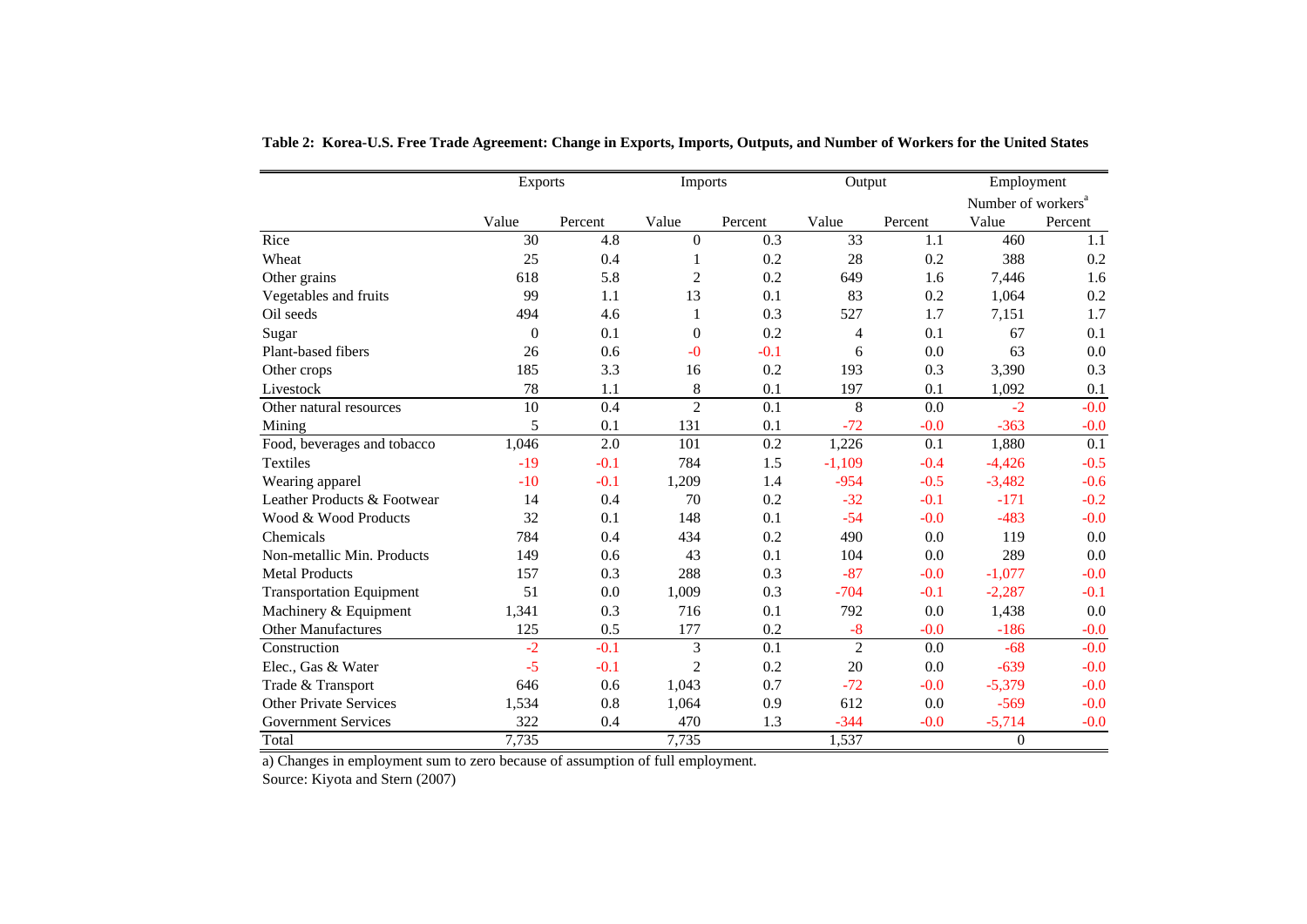|                                 | <b>Exports</b>   |         | Imports        |         | Output         |         | Employment                     |         |
|---------------------------------|------------------|---------|----------------|---------|----------------|---------|--------------------------------|---------|
|                                 |                  |         |                |         |                |         | Number of Workers <sup>a</sup> |         |
|                                 | Value            | Percent | Value          | Percent | Value          | Percent | Value                          | Percent |
| Rice                            | $\overline{0}$   | 6.6     | 36             | 27.7    | 380            | 2.7     | 23,659                         | 2.7     |
| Wheat                           | $-0$             | $-0.4$  | 39             | 4.0     | 17             | 0.7     | 512                            | 0.7     |
| Other grains                    | $\boldsymbol{0}$ | 2.2     | 161            | 8.3     | $-90$          | $-34.7$ | $-4,294$                       | $-34.7$ |
| Vegetables and fruits           | $-5$             | $-1.0$  | 112            | 22.1    | $-39$          | $-0.2$  | $-2,317$                       | $-0.3$  |
| Oil seeds                       | $-0$             | $-0.3$  | 327            | 34.8    | $-129$         | $-58.2$ | $-8,655$                       | $-58.2$ |
| Sugar                           | $\mathbf{0}$     | 0.1     | $\theta$       | 2.4     | $\overline{0}$ | 1.9     | $\theta$                       | 1.8     |
| Plant-based fibers              | $-0$             | $-1.8$  | 74             | 8.9     | 3              | 4.2     | 190                            | 4.1     |
| Other crops                     | $-5$             | $-1.1$  | 176            | 13.6    | $-120$         | $-3.1$  | $-6,939$                       | $-3.1$  |
| Livestock                       | $\overline{4}$   | 3.9     | 65             | 3.4     | 459            | 3.5     | 6,656                          | 3.5     |
| Other natural resources         | $\mathbf{1}$     | 0.6     | 18             | 1.3     | 79             | 1.4     | 289                            | 0.2     |
| Mining                          | $-1$             | $-1.8$  | 386            | 1.0     | $-41$          | $-1.3$  | $-317$                         | $-1.6$  |
| Food, Beverages & Tobacco       | 277              | 6.9     | 663            | 7.6     | 2,255          | 3.1     | $-2,373$                       | $-0.7$  |
| <b>Textiles</b>                 | 2,123            | 8.6     | 242            | 3.6     | 3,942          | 9.5     | 29,591                         | 7.6     |
| Wearing Apparel                 | 1,746            | 27.7    | $-182$         | $-6.0$  | 2,181          | 15.5    | 33,033                         | 13.2    |
| Leather Products & Footwear     | 327              | 7.7     | 12             | 0.6     | 592            | 8.0     | 5,168                          | 5.8     |
| Wood & Wood Products            | 10               | 0.2     | 111            | 2.0     | 250            | 0.7     | $-1,694$                       | $-0.4$  |
| Chemicals                       | 407              | 1.0     | 1,034          | 3.5     | 1,515          | 0.9     | $-1,374$                       | $-0.2$  |
| Non-metallic Min. Products      | $\overline{4}$   | 0.2     | 170            | 3.4     | $-43$          | $-0.2$  | $-2,215$                       | $-1.4$  |
| <b>Metal Products</b>           | 94               | 0.4     | 357            | 1.7     | 283            | 0.3     | $-3,556$                       | $-0.7$  |
| <b>Transportation Equipment</b> | 1,244            | 2.7     | 243            | 2.1     | 1,904          | 2.0     | 4,116                          | 0.7     |
| Machinery & Equipment           | $-213$           | $-0.2$  | 1,575          | 1.8     | $-841$         | $-0.3$  | $-20,385$                      | $-1.4$  |
| Other Manufactures              | 261              | 5.3     | 112            | 4.2     | 287            | 2.8     | 1,077                          | 1.4     |
| Construction                    | $\theta$         | 0.1     | $\overline{2}$ | 1.1     | 580            | 1.2     | 63                             | 0.1     |
| Elec., Gas & Water              | $-0$             | $-0.1$  | 1              | 1.4     | 250            | 0.3     | $-4,476$                       | $-0.3$  |
| Trade & Transport               | 1,018            | 7.9     | 591            | 2.7     | 2,783          | 1.4     | $-23,553$                      | $-0.3$  |
| <b>Other Private Services</b>   | 904              | 6.1     | 1,837          | 7.8     | 1,831          | 0.6     | $-9,512$                       | $-0.4$  |
| <b>Government Services</b>      | 396              | 9.7     | 432            | 15.8    | 158            | 0.1     | $-12,692$                      | $-0.3$  |
| Total                           | 8,594            |         | 8,594          |         | 18,449         |         | $-0$                           |         |

**Table 3: Korea-U.S. Free Trade Agreement: Change in Exports, Imports, Outputs, and Number of Workers for Korea**

a) Changes in employment sum to zero because of assumption of full employment.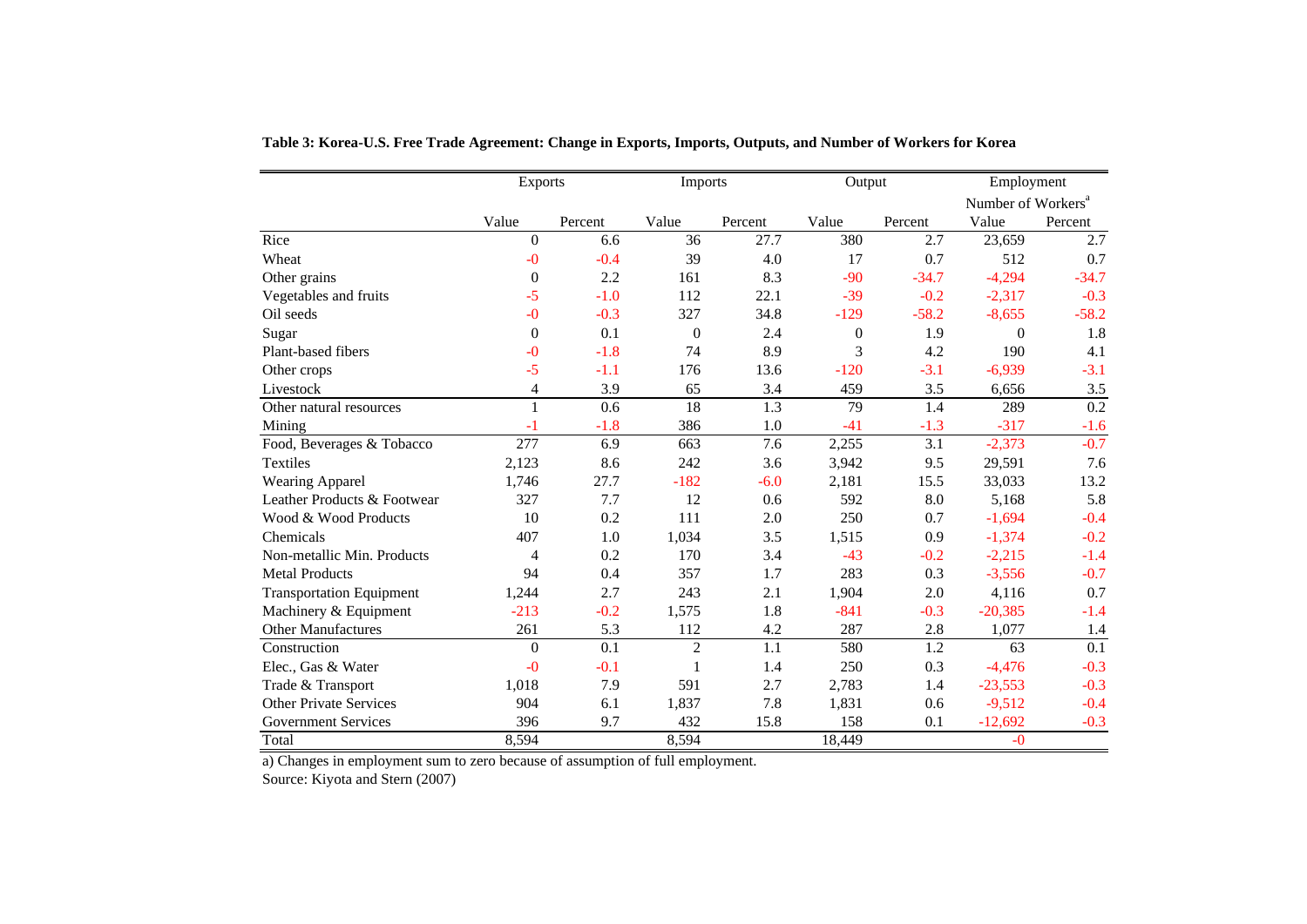|                                   |            | To           |           |        |        |       |      |      |            |       |       |       |       |       |       |      |          |      |       |       |       |          |       |      |      |      |      |       |                |       |          |                |                                                                                                                                 |
|-----------------------------------|------------|--------------|-----------|--------|--------|-------|------|------|------------|-------|-------|-------|-------|-------|-------|------|----------|------|-------|-------|-------|----------|-------|------|------|------|------|-------|----------------|-------|----------|----------------|---------------------------------------------------------------------------------------------------------------------------------|
| From                              |            | <b>JPN</b>   |           |        |        |       |      |      |            |       |       |       |       |       |       |      |          |      |       |       |       |          |       |      |      |      |      |       |                |       |          |                | USA EUN CAN AUS NZL HKG KOR SGP TWN CHN IND IDN MYS PHL THA VNM RUS TUR MEX ARG BRA CHL COL PER URY ROA XME CLA AFR ROW Exports |
| Japan                             | JPN        | $\theta$     | 104       | $-16$  | 8      | $-0$  | $-0$ | -12  | 25         |       | -4    | $-77$ | $-2$  | $-3$  |       |      |          | $-2$ | $-0$  |       |       | $-2$     | $-3$  | $-0$ | $-0$ | $-0$ | $-0$ | $-7$  | 5              | $-17$ | $-3$     |                | $-3$                                                                                                                            |
| <b>United States</b>              | <b>USA</b> | $-136$       | $\theta$  | -530   | $-138$ | $-22$ | -6   |      | $-279.173$ | $-32$ |       |       |       | $-10$ |       |      |          |      |       |       | -95   |          |       |      |      |      |      |       | $-28$          | -83   | $-42$    |                | 7,735                                                                                                                           |
| EU and EFTA                       | <b>EUN</b> | $-58$        | 264       |        |        |       |      |      |            |       |       |       |       |       |       |      |          |      |       |       |       |          |       |      |      |      |      |       | 29             |       | -50      |                | $-241$                                                                                                                          |
| Canada                            | CAN        | $-7$         | 54        | -29    |        |       |      |      |            |       |       |       |       |       |       |      |          |      |       |       |       |          |       |      |      |      |      |       |                |       |          |                | $-21$                                                                                                                           |
| Australia                         | AUS        | $-6$         |           |        |        |       |      |      |            |       |       |       |       |       |       |      |          |      |       |       |       |          |       |      |      |      |      |       |                |       |          |                | $-14$                                                                                                                           |
| New Zealand                       | <b>NZL</b> | $-0$         |           |        |        |       |      |      |            |       |       |       |       |       |       |      |          |      |       |       |       |          |       |      |      |      |      |       |                |       |          |                | $-9$                                                                                                                            |
| Hong Kong                         | <b>HKG</b> | -1           |           |        |        |       |      |      |            |       |       |       |       |       |       |      |          |      |       |       |       |          |       |      |      |      |      |       |                |       |          |                | $-52$                                                                                                                           |
| Korea                             | <b>KOR</b> |              | 205 6,930 | 289    |        |       |      |      |            |       |       | 468   | 12    |       |       | 15   |          |      | 25    |       |       |          |       |      |      |      |      |       |                |       | 70       |                | 8,594                                                                                                                           |
| Singapore                         | SGP        | $-5$         | 12        |        |        |       |      |      |            |       |       |       |       |       |       |      |          |      |       |       |       |          |       |      |      |      |      |       |                |       |          |                | $-41$                                                                                                                           |
| Taiwan                            | <b>TWN</b> | $-0$         | 27        |        |        |       |      |      |            |       |       |       |       |       |       |      |          |      |       |       |       |          |       |      |      |      |      |       |                |       |          |                | $-73$                                                                                                                           |
| China                             | <b>CHN</b> | 36           | 218       | 141    | 19     |       |      |      |            | 18    |       |       |       |       |       |      |          |      |       |       |       |          |       |      |      |      |      |       |                |       |          | -3             | 60                                                                                                                              |
| India                             | <b>IND</b> | $^{-1}$      | -8        | $-7$   |        |       |      |      |            |       |       |       |       |       |       |      |          |      |       |       |       |          |       |      |      |      |      |       |                |       |          | $-$            | $-47$                                                                                                                           |
| Indonesia                         | <b>IDN</b> | $-3$         |           |        |        |       |      |      | 35         |       |       |       |       |       |       |      |          |      |       |       |       |          |       |      |      |      |      |       |                |       |          | -0             | 29                                                                                                                              |
| Malaysia                          | <b>MYS</b> | $-7$         | 16        |        |        |       |      |      |            |       |       |       |       |       |       |      |          |      |       |       |       |          |       |      |      |      |      |       |                |       |          | -0             | $-33$                                                                                                                           |
| Philippines                       | PHL        | $-4$         |           |        |        |       |      |      |            |       |       |       |       |       |       |      |          |      |       |       |       |          |       |      |      |      |      |       |                |       |          | -0             | $-7$                                                                                                                            |
| Thailand                          | <b>THA</b> | $\mathbf{0}$ |           |        |        |       |      |      |            |       |       |       |       |       |       |      |          |      |       |       |       |          |       |      |      |      |      |       |                |       |          |                | $-16$                                                                                                                           |
| Vietnam                           | <b>VNM</b> | 12           |           | 43     |        |       |      |      |            |       |       |       |       |       |       |      |          |      |       |       |       |          |       |      |      |      |      |       |                |       |          |                | 47                                                                                                                              |
| Russia                            | <b>RUS</b> | $-2$         | 10        | $-12$  |        |       |      |      |            |       |       |       |       |       |       |      |          |      |       |       |       |          |       |      |      |      |      |       |                |       | $-0$     |                | $-39$                                                                                                                           |
| Turkey                            | TUR        | $-0$         |           |        |        |       |      |      |            |       |       |       |       |       |       |      |          |      |       |       |       |          |       |      |      |      |      |       |                |       |          | -2             | $-22$                                                                                                                           |
| Mexico                            | <b>MEX</b> | $-2$         |           |        |        |       |      |      | -3         |       |       |       |       |       |       |      |          |      |       |       |       |          |       |      |      |      |      |       |                |       |          | -0             | $-39$                                                                                                                           |
| Argentina                         | ARG        |              |           |        |        |       |      |      |            |       |       |       |       |       |       |      | $\Omega$ |      |       |       |       |          |       |      |      |      |      |       |                |       | ി        | -0             | $-54$                                                                                                                           |
| Brazil                            | <b>BRA</b> | 3            |           | 20     |        |       |      |      |            |       |       |       |       |       |       |      | $\Omega$ |      |       |       |       |          |       |      |      |      |      |       |                |       |          |                | $-72$                                                                                                                           |
| Chile                             | <b>CHL</b> | $-2$         |           |        |        |       |      |      |            |       |       |       |       |       |       |      |          |      |       |       |       |          |       |      |      |      |      |       |                |       |          | $-0$           | 3                                                                                                                               |
| Colombia                          | COL        | $-0$         |           |        |        |       |      |      |            |       |       |       |       |       |       |      |          |      |       |       |       |          |       |      |      |      |      |       |                |       |          | -0             | $-1$                                                                                                                            |
| Peru                              | <b>PER</b> | $-0$         | 12        | -2     |        |       |      |      |            |       |       |       |       |       |       |      |          |      |       |       |       |          |       |      |      |      |      |       |                |       |          | -0             | $-0$                                                                                                                            |
| Uruguay                           | URY        | -0           |           |        |        |       |      |      |            |       |       |       |       |       |       |      |          |      |       |       |       |          |       |      |      |      |      |       |                |       | $-0$     | -0             | $-2$                                                                                                                            |
| Rest of Asia                      | <b>ROA</b> |              | 25        |        |        |       |      |      |            |       |       |       |       |       |       |      |          |      |       |       |       |          |       |      |      |      |      |       |                |       |          |                | $-19$                                                                                                                           |
| <b>Rest of Middle East</b>        | <b>XME</b> | $-20$        | 14        |        |        |       |      |      |            |       |       |       |       |       |       |      |          |      |       |       |       |          |       |      |      |      |      |       |                |       | -5       |                | 133                                                                                                                             |
| Rest of Central and Latin America | <b>CLA</b> |              |           |        |        |       |      |      |            |       |       |       |       |       |       |      |          |      |       |       |       |          |       |      |      |      |      |       |                |       |          |                | $-37$                                                                                                                           |
| Africa                            | AFR        | $-3$         | 34        | $-33$  |        |       | -0   |      | $-7$       | $-0$  | $-3$  | -6    |       |       | -0    | -0   |          |      |       |       |       |          |       |      | -0   |      |      |       | $\overline{c}$ |       | $\Omega$ |                | $-32$                                                                                                                           |
| Rest of the World                 | <b>ROW</b> | $-2$         | $-0$      | $-43$  |        |       |      | $-0$ | 15         | $-0$  |       | -6    |       | -0    | -0    | $-0$ |          |      | $-15$ | $-4$  | $-0$  | $\Omega$ |       | -0   | -0   |      | -0   |       |                |       | $-2$     | $\overline{0}$ | $-69$                                                                                                                           |
| Imports                           |            |              | $-37,735$ | $-241$ | $-21$  | $-14$ | $-9$ |      | $-528,594$ | $-41$ | $-73$ | 60    | $-47$ | 29    | $-33$ | $-7$ | $-16$    | 47   | $-39$ | $-22$ | $-39$ | $-54$    | $-72$ | 3    | ×.   | $-0$ | $-2$ | $-19$ | 133            | $-37$ | $-32$    | $-69$          |                                                                                                                                 |

**Table 4. Korea-U.S. Free Trade Agreement: Changes in Bilateral Trade Flows (millions of dollars)**

Source: Kiyota and Stern (2007)

 $\sim$